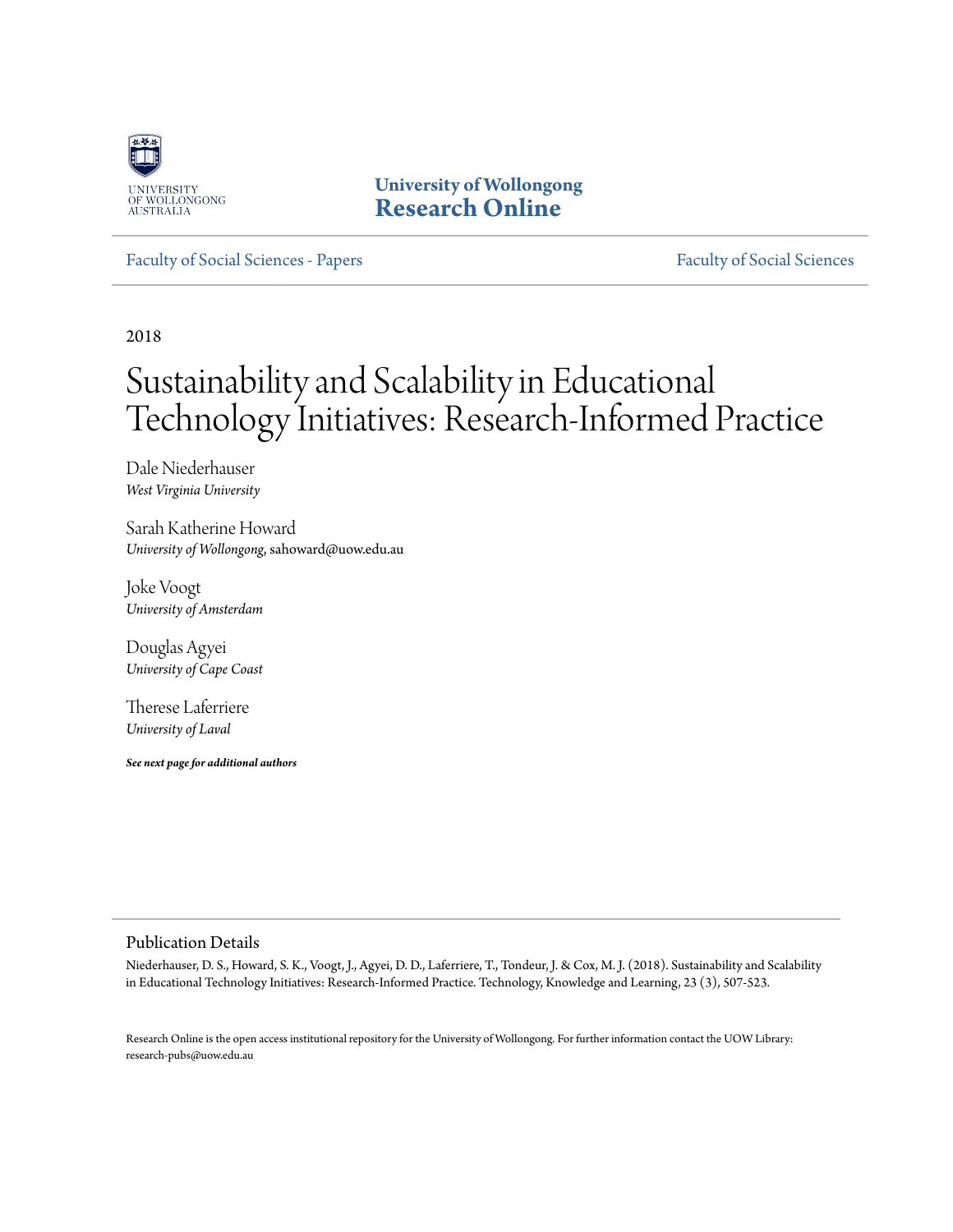# Sustainability and Scalability in Educational Technology Initiatives: Research-Informed Practice

### **Abstract**

Although a positive impact of technology interventions on educational practice and student outcomes has been shown in many previous research settings, the use of technology in classrooms and schools is still often superficial and not meeting the potential of technology as envisioned by education reformers and researchers in the field. However, when technology projects have been implemented successfully in educational practice and shown valuable impacts, sustainability within similar contexts is not guaranteed-let alone scaling the initiative to other broader contexts. This article builds on the discussions of the EDUsummIT 2017 Thematic Working Group 9 (TWG9) and the summary report that captured the outcome of those discussions. The goal of TWG9 was to help inform policy and practice by providing insights into key factors that contribute to scalability and sustainability of educational technology integration and impact.

#### **Disciplines**

Education | Social and Behavioral Sciences

#### **Publication Details**

Niederhauser, D. S., Howard, S. K., Voogt, J., Agyei, D. D., Laferriere, T., Tondeur, J. & Cox, M. J. (2018). Sustainability and Scalability in Educational Technology Initiatives: Research-Informed Practice. Technology, Knowledge and Learning, 23 (3), 507-523.

#### **Authors**

Dale Niederhauser, Sarah Katherine Howard, Joke Voogt, Douglas Agyei, Therese Laferriere, Jo Tondeur, and Margaret J. Cox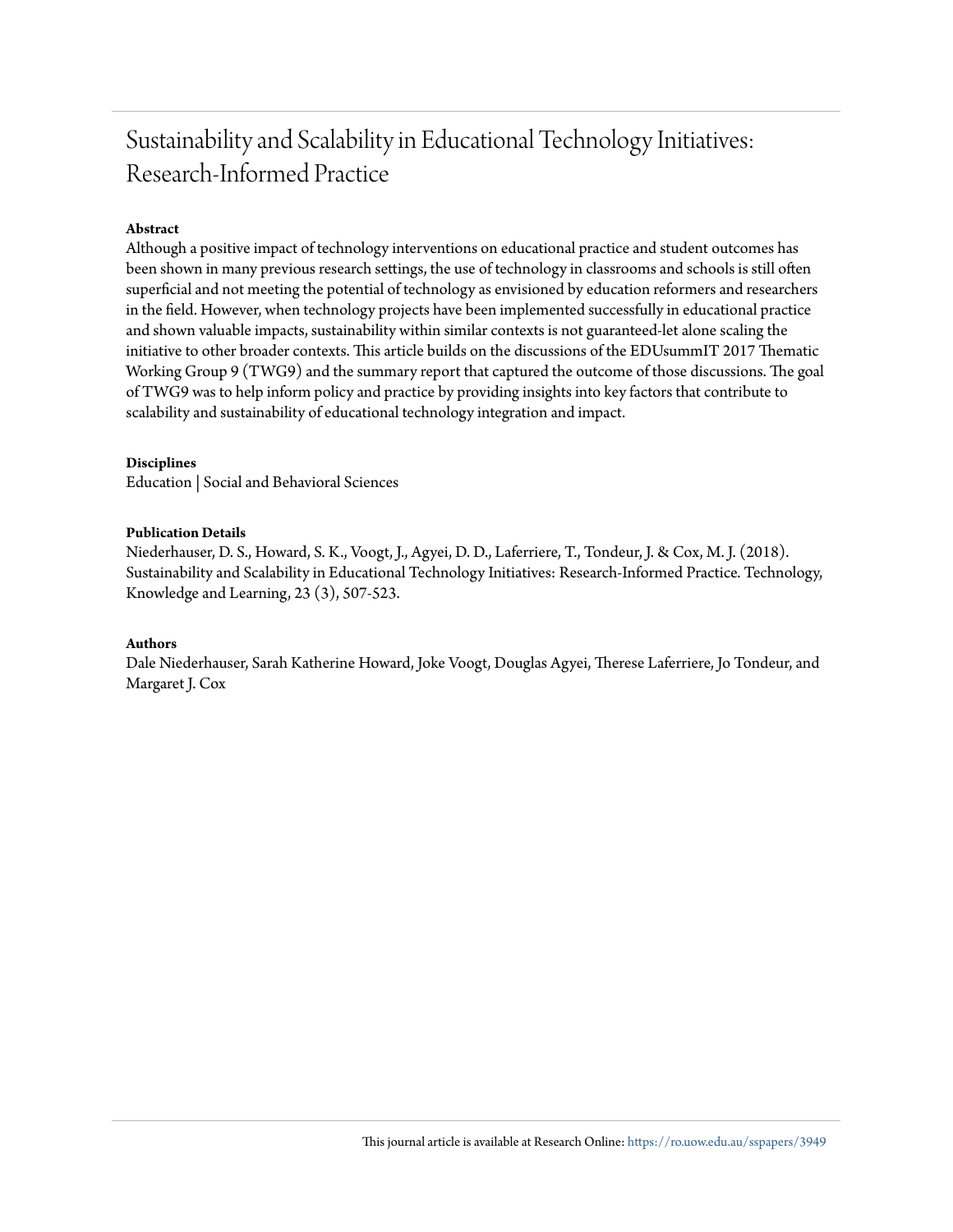**ORIGINAL RESEARCH**



## **Sustainability and Scalability in Educational Technology Initiatives: Research‑Informed Practice**

Dale S. Niederhauser<sup>1</sup> · Sarah K. Howard<sup>2</sup> · Joke Voogt<sup>3</sup> · Douglas D. Agyei<sup>4</sup> · **Therese Laferriere5 · Jo Tondeur6 · Margaret J. Cox7**

Published online: 21 August 2018 © Springer Nature B.V. 2018

#### **Abstract**

Although a positive impact of technology interventions on educational practice and student outcomes has been shown in many previous research settings, the use of technology in classrooms and schools is still often superfcial and not meeting the potential of technology as envisioned by education reformers and researchers in the feld. However, when technology projects have been implemented successfully in educational practice and shown valuable impacts, sustainability within similar contexts is not guaranteed—let alone scaling the initiative to other broader contexts. This article builds on the discussions of the EDUsummIT 2017 Thematic Working Group 9 (TWG9) and the summary report that captured the outcome of those discussions. The goal of TWG9 was to help inform policy and practice by providing insights into key factors that contribute to scalability and sustainability of educational technology integration and impact.

**Keywords** Technology integration · Sustainability · Scalability · Cases

#### **1 Introduction**

The education sector has been engaged in 30 years of educational technology initiatives, venture funding for educational technology has been rising (Koba [2015](#page-17-0)), and expenditures for educational technology have topped \$6.5B in 2015 for the US alone (McCandless [2015](#page-17-1)). Yet many would agree that there have been limited returns on these

 $\boxtimes$  Dale S. Niederhauser dsniederhauser@mail.wvu.edu

- <sup>2</sup> University of Wollongong, Wollongong, Australia
- <sup>3</sup> Universiteit van Amsterdam, Amsterdam, Netherlands
- <sup>4</sup> University of Cape Coast, Cape Coast, Ghana
- <sup>5</sup> Universite Laval, Quebec, Canada
- <sup>6</sup> Vrije Universiteit Brussel, Brussels, Belgium
- <sup>7</sup> King's College London, London, UK

<sup>&</sup>lt;sup>1</sup> College of Education and Human Services, West Virginia University, P.O. Box 6122, Morgantown, WV 26506, USA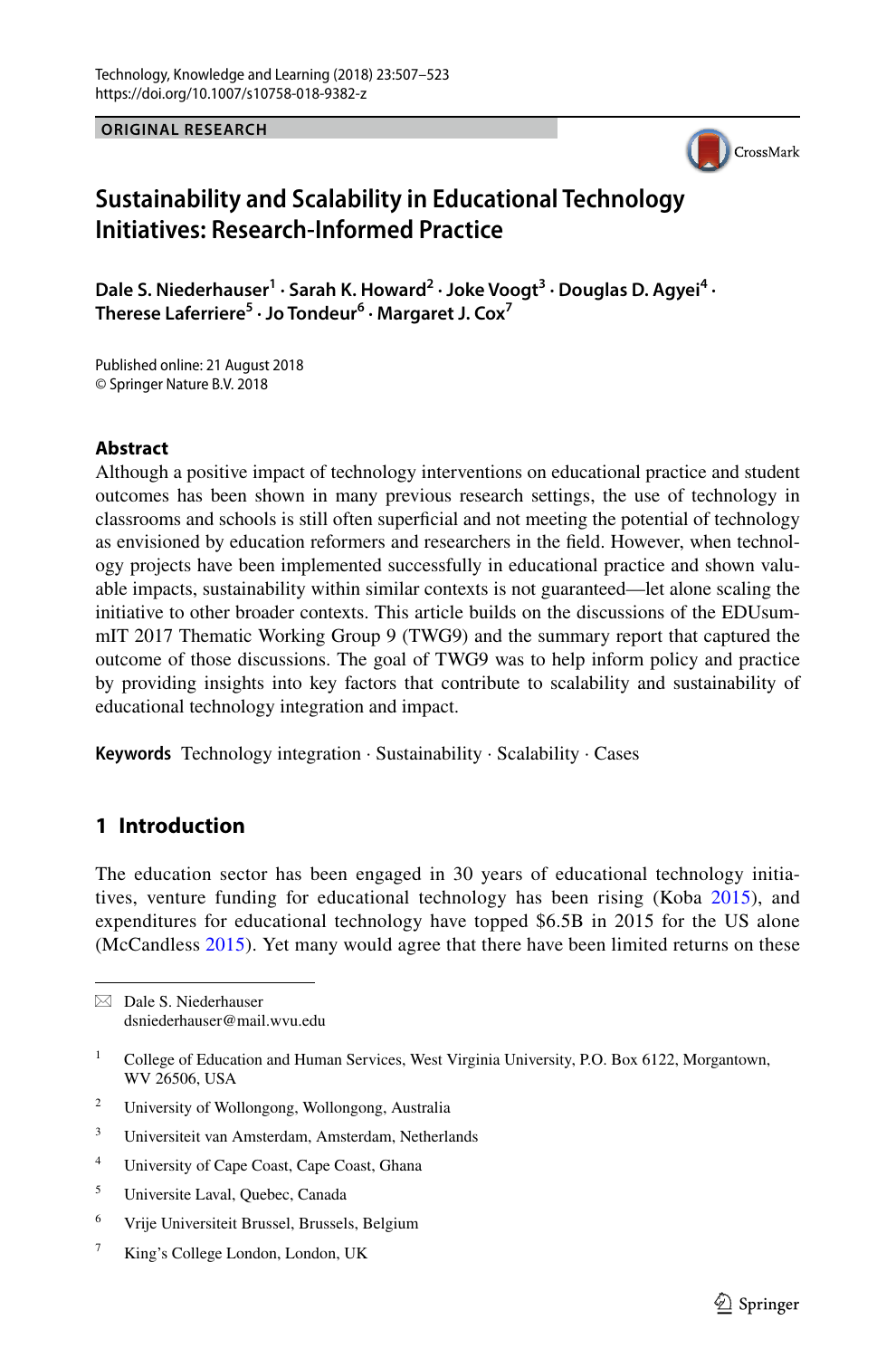substantial fnancial investments, with regard to positive impact on learning (Cuban [2002](#page-16-0); Kirkwood and Price [2013](#page-17-2); Reeves and Reeves [2015](#page-18-0)). Specifcally, the sustained eforts to motivate teachers to integrate digital technologies and develop efective uses of technologies in learning have not lived up to popular expectations.

The desire of many technology-related change initiatives has been to encourage reform-oriented technology integration grounded in inquiry and drawing on cognitive and constructivist learning principles (see Fishman et al. [2004](#page-17-3); Jonassen [1995\)](#page-17-4). This would include features like online communication and social interaction, collaboration, use of authentic contextualized activities, and refection on learning. These aspects of digital technology use are important parts of efective integration, as technology integration is more likely to have a positive impact on learning when these are taken into consideration in digitally integrated learning designs (see Livingstone [2012\)](#page-17-5). However, in a recent Pew Research Center survey, less than half (40%) of US teachers allowed students to develop, share, or post work on a website, wiki, or blog. Only 39% of teachers allowed students to participate in online discussions, and only 22% of teachers allowed students to post projects online where someone other than their teachers or classmates could see it (Purcell et al. [2013](#page-18-1)).

The minimal infuence of educational technology initiatives on pedagogical practices has made it clear that simply providing access to technology is not sufficient to address the kinds of pedagogical change hoped for by reformers (Niederhauser and Lindstrom [2018\)](#page-17-6). While reaching a critical mass of hardware, software, and infrastructure was necessary for meaningful levels of technology integration to occur, educators, researchers, and policy-makers have long recognized that technology integration is an extremely complex process with multiple interacting factors including curricular, pedagogical, technological, individual and organizational considerations (Howard and Thompson [2016](#page-17-7); Sherry [1998](#page-18-2)). However, it is important to understand that it technology integration is only limited in some contexts, and there have been a number of signifcant and successful technologyrelated change initiatives, such as the Maine Learning Technology Initiative (DOE 2018), the iconic Apple Classrooms of Tomorrow project (Sandholtz and Ringstaff [1996\)](#page-18-3) and the on-going Intel Teach courses (Intel 2018). These three programs have addressed state-level one-to-one laptop use, multi-date technology integration and professional development, and international technology-related teacher professional development, respectively. Each of these programs has been scalable in diferent contexts and sustained over time.

The complexity of interacting factors impacting on scalability and sustainability raises numerous challenges relating to technology integration initiatives and innovation. In this discussion *sustainability* is understood as ongoing change. Scalability is understood as the dissemination of change across diferent contexts. These are key characteristics for successfully integrating information and communication technologies (ICT) in education (Albion et al. [2015;](#page-16-1) Voogt et al. [2015\)](#page-18-4). Sustainable instructional innovations are likely to become richer, more nuanced and complex as they are embedded in and adapted to educational contexts over time. In this process, teachers and schools invest time in the innovation to ft it to their context. For example, as a teacher becomes more familiar with the afordances of a particular digital technology, how they integrate the tool will become more specialized and suited to their own teaching and students (e.g. Howard and Gigliotti [2016](#page-17-8)). Simultaneously, as innovations are scaled and introduced in new contexts, they often mutate and change to address and ft with local needs and demands of the new space—which can dilute the efectiveness of the innovation. This "reinvention" process (Rogers [2003,](#page-18-5) p. 180) creates a clear tension between user-adaptation and fdelity-of-innovation implementation across contexts (Penuel et al. [2011\)](#page-18-6).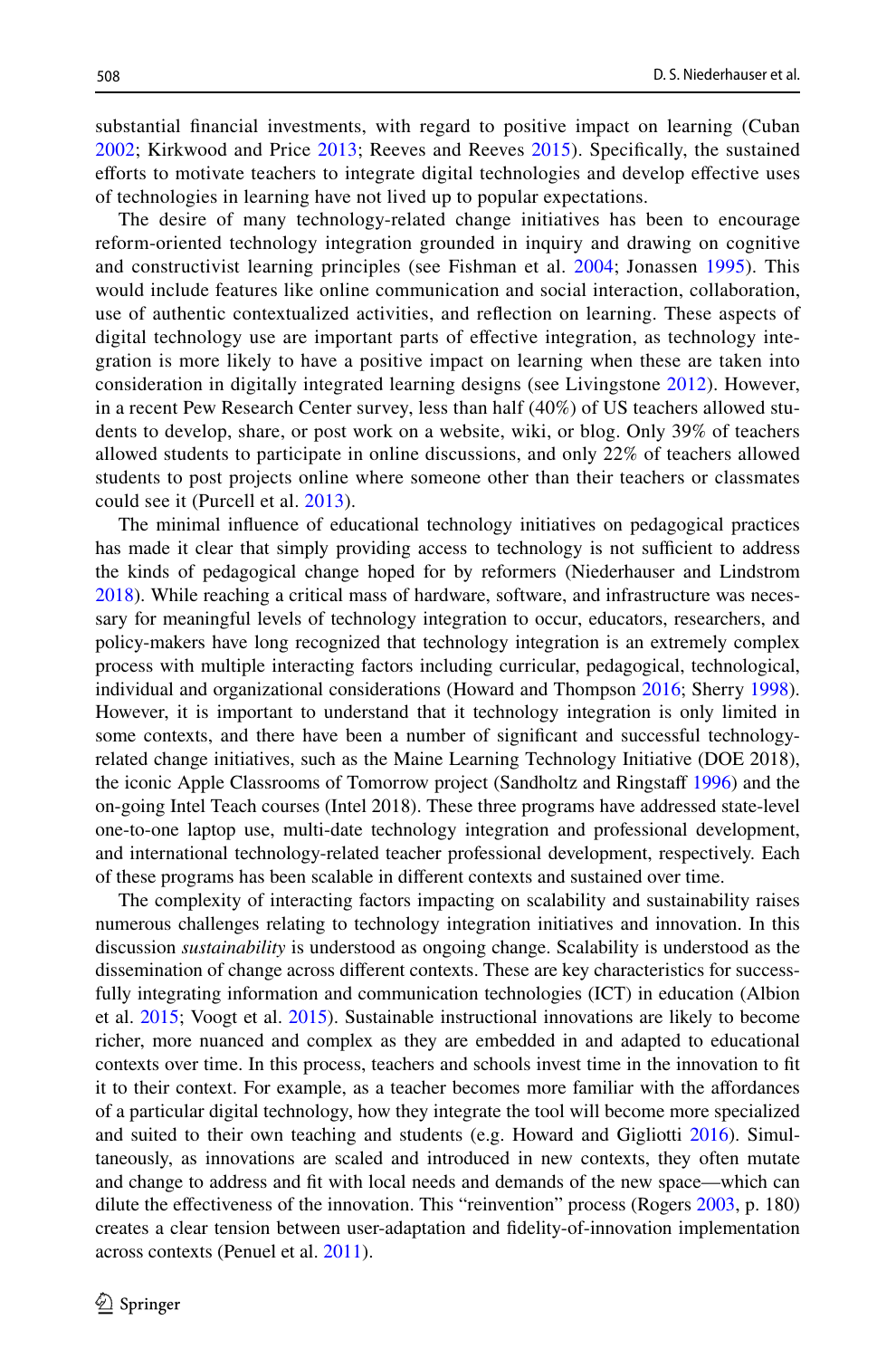It is important to understand the critical role of context and the signifcant variability that exists among educational systems and structures. The deepest understanding of a given educational context is often held by key stakeholders. At the school level, this would be teachers, principals, students and parents; at the district level superintendents, and instructional and curricular directors; at the government level, policymakers, education advisors and lobbyists; and fnally, partners from the technology business and industry sector. Each of these groups has knowledge of the values, beliefs and practices related to technology integration at a given level. This knowledge can provide insights into the adoption and difusion process. To establish meaningful integration of digital technologies in schools, it needs to be a joint efort among teachers and school leadership, researchers, policymakers and industry partners when designing, implementing disseminating and sustaining researching technology integration efforts.

Our goal in this paper is to illuminate some of the issues facing these stakeholders who seek scalable and sustainable integration of technology within and across complex school contexts. This efort builds on the discussions of the EDUsummIT 2017 Thematic Working Group 9 (TWG9) and the summary report that captured the outcome of those discussions (Niederhauser et al. [2017\)](#page-18-7). The goal of TWG9 was to help inform policy and practice by providing insights into key factors that contribute to scalability and sustainability of educational technology integration. Specifc objectives of the working group were to:

- 1. Identify key challenges that infuence sustainability and scalability of educational technology initiatives;
- 2. Provide recommendations to address those challenges;
- 3. Provide illustrative cases that highlight how some of the key factors manifest.

In the remainder of this paper we will examine key concepts, models and frameworks from the sustainability and scalability literature that can inform technology integration efforts. We then provide four cases as examples of collaborative partnerships among multiple stakeholders that promote difusion and persistence of technology integration eforts over time. We conclude with a discussion of the importance of these partnerships to better understand the educational context and how it impacts sustainability and scalability. We argue that thoughtful and purposeful research-driven integration eforts that draw on stakeholder partnerships are key to supporting sustainability and scalability of educational technology initiatives. This is an alternative perspective to the trendy political mandate-driven technology educational change, which, although common practice, typically does little to promote long-term systemic change.

#### **2 Background**

#### **2.1 Sustainability**

Educational technology initiatives that are sustained over time are characterized by persistent and ongoing change of the educational culture. This happens when necessary support systems and resources are in place, and the improvement that the innovation is aiming for is accepted by all and maintained over time. However, it is often difcult to sustain innovations in the face of competing priorities, ever-changing and competing demands, and ongoing turnover in the administrative and teaching workforce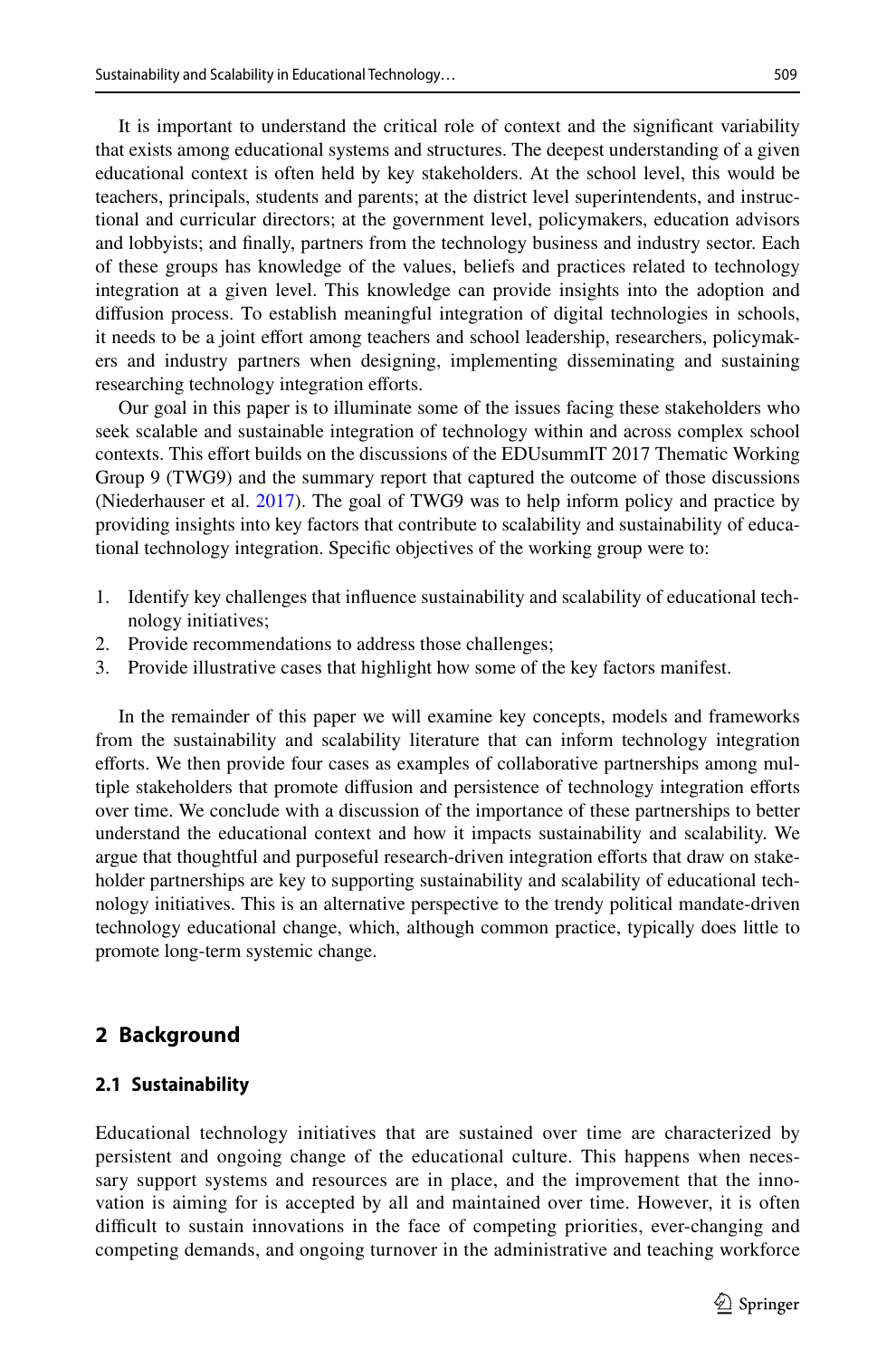(Hargreaves and Fink [2000\)](#page-17-9). Several factors play into the sustainability of change, including the innovation adoption process, leadership and the need for ongoing support and access to resources, and strong relationships among stakeholders.

Clearly teachers' beliefs about digital technologies and integration in learning plays a central role in difusion and adoption of ICTs in schools (Ertmer and Ottenbreit-Left-wich [2010](#page-17-10)). Diffusion of Innovation (Rogers [2003\)](#page-18-5) has informed our understanding of how innovative uses of technology are adopted by teachers. Rogers' model, proposes several stages that adopters may progress through:

- Knowledge: Becoming aware of the innovation;
- Persuasion: Becoming knowledgeable about the characteristics of the innovation;
- Decision: The process involved in deciding to adopt or reject the innovation;
- Implementation: Putting the new idea or technology into practice;
- Confrmation: Refecting on the decision and implementation experience to decide whether to continue or discontinue adoption of the innovation.

While the process of change is generally complex and non-linear, these components provide a framework to understand some of the major points to consider in the process. The decision, implementation and confrmation stages represent key points in the iterative cycle. In the process of adoption, teachers will reevaluate the degree and manner to which educational technology initiatives are implemented—balancing perceived usefulness with fdelity of implementation. Harvey and Hurworth ([2006\)](#page-17-11) argued an interactive relationship between sustainability and adoption of innovations, as innovations evolve over time through modifcation based on teachers' needs and expectations (see Dede [2006](#page-16-2)). Rogers ([2003\)](#page-18-5) highlights how personal relationships and communication patterns, interpersonal connections among *change agents* (p. 365), *opinion leaders* (p. 27) and *champions* (p. 414) drive difusion at the local level. As innovations continue to difuse through a context, they are adapted by individuals and become increasingly sustainable.

Other key factors include the importance of leadership and support (e.g. Bebell and O'Dwyer [2010](#page-16-3); Dickard [2003](#page-17-12)). Much has been written about the importance of administrative leadership in implementing and sustaining reform initiatives (see Fullan [2015;](#page-17-13) Hargreaves et al. [2014\)](#page-17-14), and it is well known that effective school leaders are key to effective implementation of large-scale, sustainable education reform eforts (Fullan [2009](#page-17-15)). Further, a broad base of support, including support for teachers, principals, students and parents, as well as supportive policies and fnancial resources, is deemed essential for sustaining reform (Owston [2003](#page-18-8)). Eickelmann [\(2011](#page-17-16)) found support for teachers was especially important when bolstered by teachers' participation in decision-making with regard to implementing initiatives. In addition, Fishman et al. ([2004\)](#page-17-3) observed that to keep the technological infrastructure in schools up to date, schools can partner with organizations outside the traditional educational infrastructure (e.g. Gao and Murphy [2016](#page-17-17)).

During TWG9 discussions, the importance of involving what Dickard [\(2003](#page-17-12), p. 37) referred to as a "broad coalition of stakeholders" early on in the planning and implementation process was emphasized. Once established, strong collaborative relationships among school-level administrators and educators, and researchers and policymakers who often initiate and support reform initiatives, must be maintained throughout the implementation process as innovations as adopted (see Rogers [2003,](#page-18-5) p. 428) and embedded in the culture of the school. Thus, planning for sustainable change requires involvement of multiple stake-holders at the start—and throughout the change process (Greenhow et al. [2009](#page-17-18)).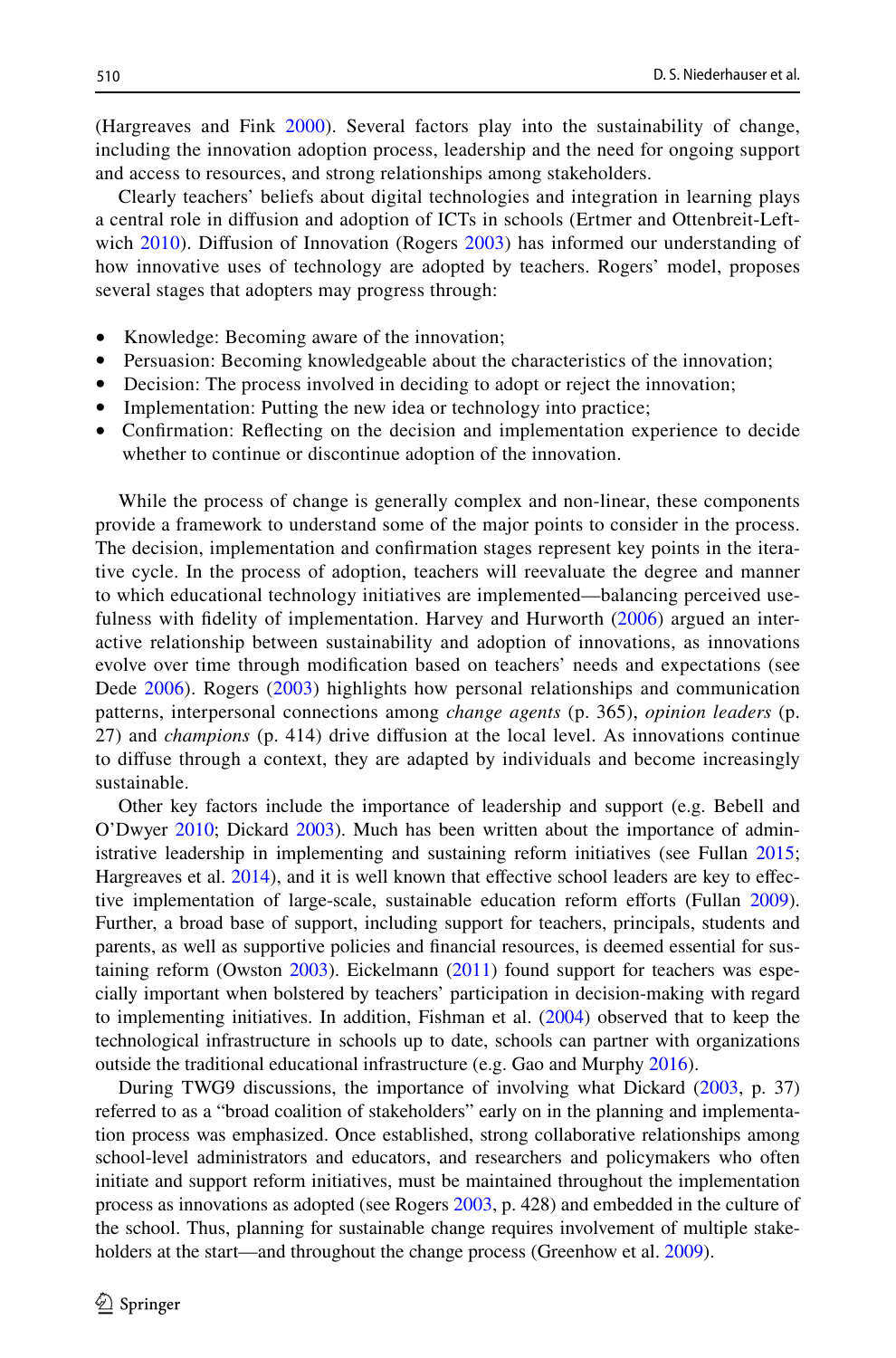Scalability is the likelihood that an innovation will difuse efectively across a culture/ context. In 1998, Stringfeld and Datnow ([1998](#page-18-9)) defned scaling in the context of educational change as 'the deliberate expansion to many settings of an externally developed school restructuring design that previously has been used successfully in one or a small number of school settings' (p. 271). However, more recently it has been acknowledged that a change initiative can be implemented from inside a school or community of practice (e.g. Wei, Darling-Hammond et al. [2009](#page-16-4)) and that only addressing quantity is an oversimplifed perspective on scalability. Wiske and Perkins ([2005\)](#page-18-10) also warn against "the replica trap," which is the assumption that innovations are not dependent on local variations. In fact, successful change in one context might have very diferent results in other contexts. Stringfeld and Datnow's defnition ignores this complexity and the importance of context.

In her seminal article, Coburn [\(2003](#page-16-5)) proposed a multidimensional view of scalability that distinguished between depth, sustainability, spread and shift in ownership. This approach supports inquiry across contexts to address issues of scalability and making change relevant in diferent schools (e.g. Fleener [2016](#page-17-19)). *Depth* refers to an understanding of the essential characteristics of the innovation. According to Coburn, this often requires teachers to change their pedagogical practices and their beliefs about what constitutes "good education." *Sustainability*, as discussed above, involves the maintenance of change over time, while *spread* addresses the difusion of an innovation to diferent contexts. *Shift of ownership* relates to the need for the innovation to be owned by all involved stakeholders, and that diferent stakeholders will assume primary responsibility for the initiative over time. Clarke and Dede ([2009\)](#page-16-6) extended Coburn' framework to include *evolution*. *Evolution* refers to the way stakeholders use, adapt and implement the innovation in their local contexts. This also impacts the way the designers see the innovation. Evolution thus suggests that the innovation develops because of the interaction between the users and the designers of the innovation.

Thus, dissemination of educational innovations is not only about quantity, but also about the multidimensional factors introduced above. There is quite a bit of overlap between sustainability and scalability, as it is often viewed that sustainability is a necessary condition for scalability (Clarke and Dede [2009;](#page-16-6) Coburn [2003\)](#page-16-5). Attending to sustainability issues is essential in bringing educational innovations to scale, and it is important to work closely with teachers and schools to identify the support and tools that are needed to sustain and scale innovations. The TWG9 group begun the process of developing a framework to support the research community to better support and promote sustainable and scalable educational technology initiatives.

#### **2.3 Challenges to Sustainability and Scalability**

In response to Objective 1, TWG9 members identifed three challenges that were deemed central to addressing scalability and sustainability issues:

Challenge 1: Identify key features of research-informed approaches to technology integration that are sustainable and scalable;

Challenge 2: Establish productive partnerships among stakeholders;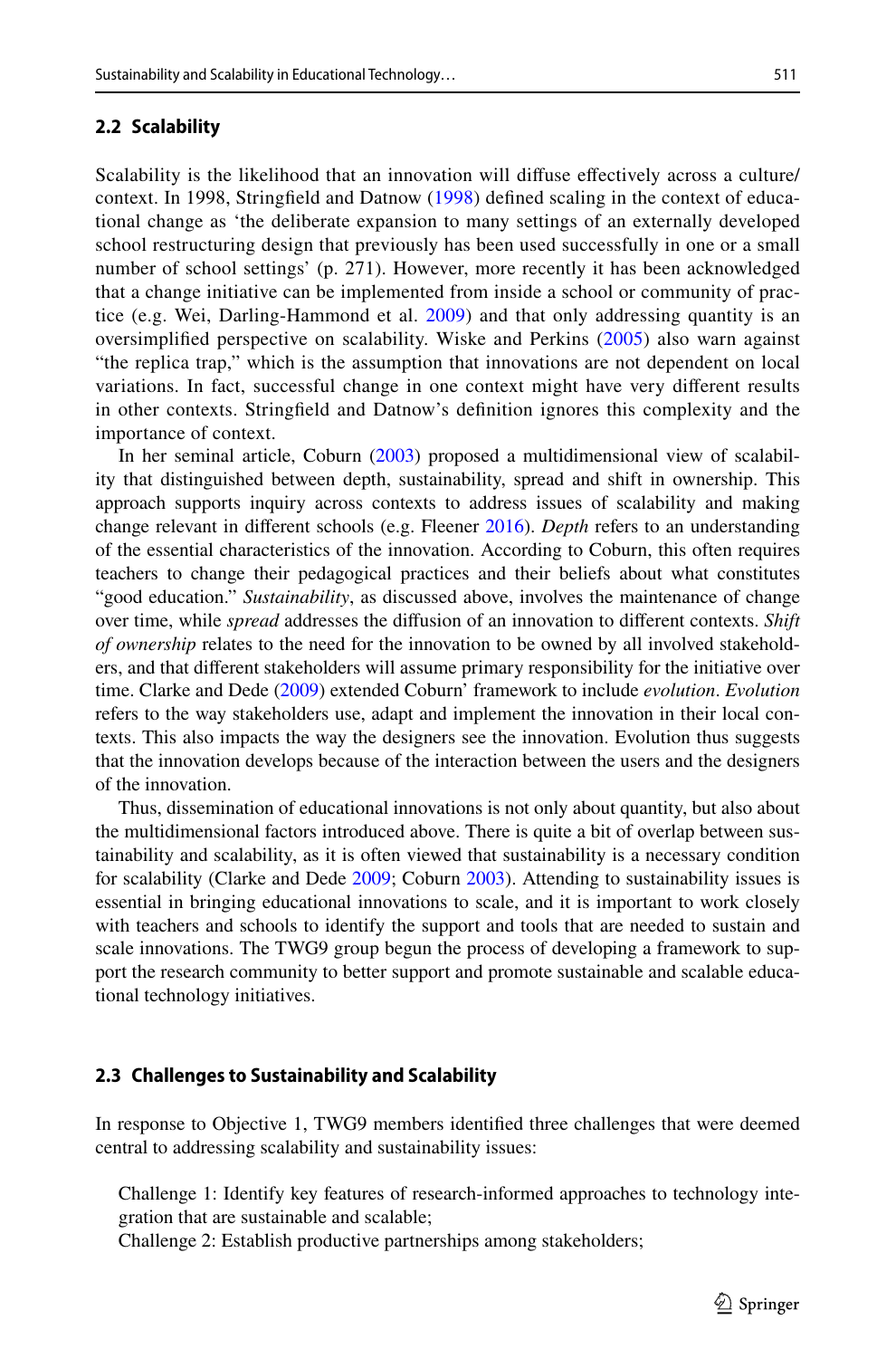Challenge 3: Develop sustainable and scalable approaches to technology integration that are based on impact found in research literature rather than isolated politically-driven policy initiatives.

In the following section four international research cases are presented. All four address recent efforts to diffuse educational technology initiatives in challenging contexts. These cases help illustrate some of the key sustainability and scalability factors that were discussed above.

#### **3 Cases of Technology Integration from Australia, Ghana, Tanzania and Canada**

#### **3.1 Australia: Scalability and Sustainability of a Large‑Scale Technology Innovation in Secondary Schools: The Case of the Australian Digital Education Revolution**

#### **3.1.1 Case Vignette**

In 2008, the Australian federal government initiated a national policy to provide all secondary (Years 9–12) students and teachers with new and upgraded information and communication technologies (ICTs; Department of Education Employment and Workplace Relations [2012](#page-16-7)). The overarching aim of the initiative was to insure students and teachers had the same access to digital technologies necessary to support learning and prepare students for full participation in future society. The initiative, called the Digital Education Revolution (DER), was active from 2009 to 2014. It was implemented at the state-level, and at the school level within each of the states. Five case-study schools in the state of New South Wales (NSW) participated in a program evaluation and research project between 2010 and 2013. The DER manifested diferently in each of the teaching and learning contexts and with varying levels of success, illustrating the core tension of fdelity of innovations across contexts. Teacher and school leaders found the refective nature of the research, specifcally interviews, focus groups and observations, a useful way to examine engagement and sustainability of change in the initiative. This also suggests the value of strong researcher and stakeholder partnerships in technological innovations, in particular in creating a feedback loop on progress and future intentions.

#### **3.1.2 Focus**

The aim of the research was to understand how diferent schools negotiated the Digital Education Revolution initiative in New South Wales, to examine any impact on teaching and learning and change in practice. Five schools participated as case studies. Schools were selected based on a composite 'engagement' score, based on questionnaire responses in 2010. Each case study included annual completion of: teacher, student and parent questionnaires; teacher, student and school leader interviews; teacher and student focus groups; and, classroom observations, over 4 years. The research focused on key stakeholders' perceptions of and engagement with the DER program, integration of digital technologies in teaching and learning, and how this changed over the 4 years. The study specifcally focused on beliefs about technology integration (e.g. Ertmer and Ottenbreit-Leftwich [2010\)](#page-17-10), confdence using digital technologies (e.g. Howard [2011](#page-17-20); Teo and Noyes [2008](#page-18-11)),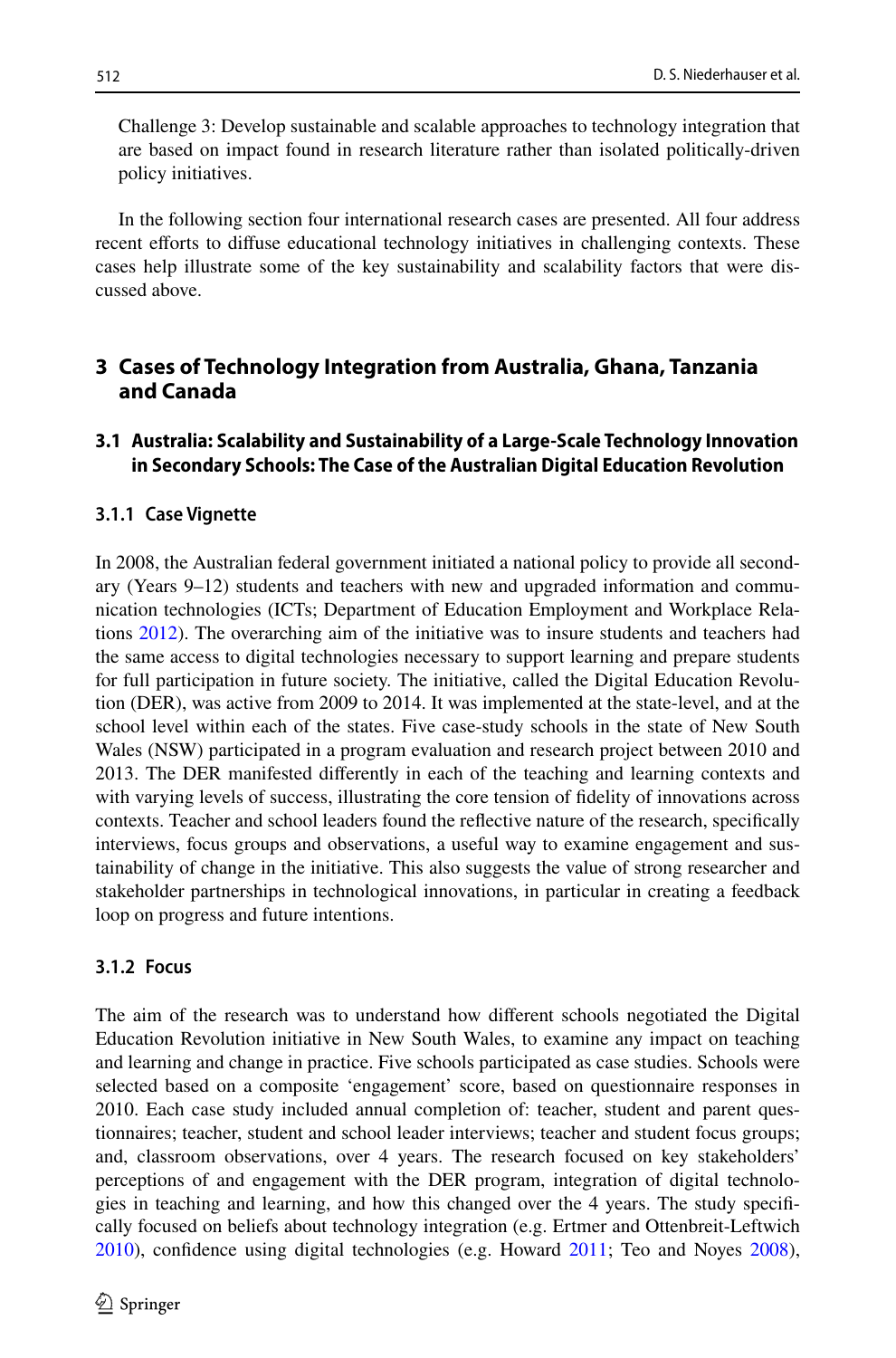technology leadership (e.g. Dunleavy et al. [2007\)](#page-17-21) and experiences in the DER program (e.g. Van Veen and Sleegers [2006\)](#page-18-12).

#### **3.1.3 Discussion of Findings**

In NSW, the state education department decided to provide all Year 9 students and fulltime teachers with personal laptops, starting in 2009. Overall, use of these laptops in teaching and learning slowly increased in frequency and quality over the 4 years. In 2013, laptop integration was signifcantly more frequent and teachers were feeling more confdent designing integrated lessons.

Several key factors of program sustainability were observed. Of the five case study schools, three schools began preparing for the laptops before their arrival. These schools were more likely to have a 'technology committee' to guide program implementation in their context. These were approaches adopted by school leadership. Often, the fve schools would have members of the technology committee participate in the research project, as a method of communicating how the program was implemented at their school. Considering Rogers' model, teachers at those schools had better *knowledge* of the innovation and were able to more confdently make *decisions* about adopting the laptops in their classroom and across the school. Successful and early adoption of the program was more likely with these two factors of sustainability in place. Other key factors of sustainability were quality professional learning experiences and personalized in-school support. In one of the schools, teachers were given a high level of autonomy in choice of professional development and release time to work on teaching materials focusing on use of the laptops. Three of the fve schools formed a consortium that shared a full-time technology integration support person. This person travelled between the three schools, organizing one-on-one appointments with teachers to work on anything they wished relating to technology integration. In both cases, teachers were able to identify their own learning needs and easily access support resources.

However, sustainability was also signifcantly put at risk in several ways. The frst was the laptop device itself. Teachers and students found it difficult to use because it was slow, the battery ran down quickly, and it did not maintain a reliable Internet connection. Many teachers and students had a strong negative view of the DER program which limited adoption and therefore sustainability of the DER program. There was also lack of commitment at the federal and state levels to continue the program beyond 2014. This had a signifcant impact on teachers' willingness to implement new practices, and added time and efort into developing new teaching resources, if the laptops would not be available the following year.

Scaling of practices through *evolution* was observed through the creation of *small technology policies* requiring use of the laptops. Small policies provide stepping stone for teachers to adopt digital technology, but it is only a small change in their practice. Therefore, it is implementing new practices, but in a way that is sensitive to the local context and can lead to more complex practices. Examples of these small policies include: expecting all worksheets to be available as PDFs, having all school communication go through email, and requiring electronic attendance for each class. These practices help teachers change their habits and take *ownership* of the innovation. At a state-level, extensive online resources and professional development opportunities were ofered to teachers. Training was aimed at shifting their pedagogical approach to teaching with the laptops to more student-centered strategies. This was an essential characteristic of the DER and attempted to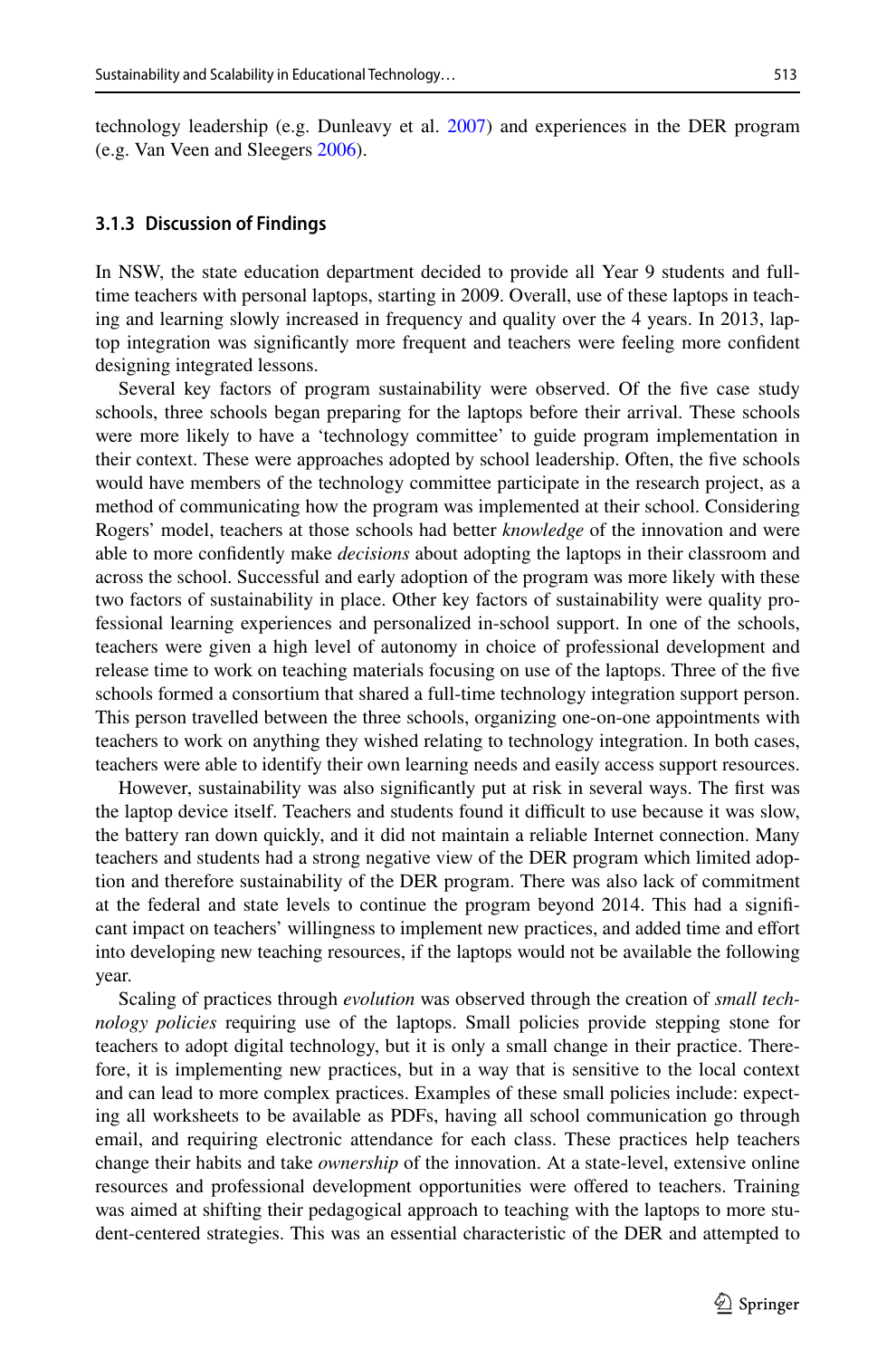afect the *depth* of change across the state. Results from the research did not fnd a signifcant change in teachers' reported pedagogical approach.

In summary, aspects of the DER program that *could* be adapted or modifed did not limit sustainability or scalability. Components of a program, such as the laptop device and pedagogical approach, which could not be changed or were very difficult to change were barriers. However, with key leadership and support for teachers' professional learning these issues can be overcome. This also required a signifcant time commitment from stakeholders. If they did not feel their time and input was worthwhile and valued, as with questions about longevity of the DER program, teachers questioned whether they should contribute their time to learn and design teaching materials around new technologies. This suggests that careful consideration needs to be taken to analyze technology innovations to identify if key components are too rigid and will limit change in diferent contexts. While these are often difcult to anticipate, close researcher and stakeholder partnerships could help to identify these components early in implementation.

#### **3.2 Ghana: Examining Factors Afecting Beginning Teachers' Transfer of Learning of ICT‑Enhanced Learning Activities in Their Teaching Practice**

#### **3.2.1 Case Vignette**

Ghana introduced digital technologies into the school curriculum in September 2007 and since then has highlighted the importance of integrating ICT into the curriculum at all levels. The new curriculum in Mathematics at the senior high school (Years 11 and 12) encourages teachers to make use of computers for problem solving and investigations of real life situations. The aim of this was to help students develop analytical thinking habits and the capacity to apply knowledge in solving practical problems. To support this aim, the government and other institutions invested large sums of money to procure computers and establish computer labs in an effort to scale this use across most senior high schools nationwide. However, it was unclear whether these eforts had a broad and sustained efect on teachers' appropriate use of computers in their instruction.

To insure teachers were prepared to deliver the new curriculum, it was necessary to address Mathematics training at the pre-service teacher level. This required scaling this new orientation to ICT-supported mathematics teaching and learning in university teacher training programs across Ghana. In 2009, a government initiative was launched to begin this process. Progressive data on the initiative was collected at three points (2009, 2010 and 2011). The initiative comprised a professional development program, in which students were introduced to collaborative design principles, to prepare fnal year pre-service teachers to integrate ICT in teaching mathematics in a teacher education institute (Agyei [2012;](#page-16-8) Agyei and Voogt [2011](#page-16-9)). The ICT-based innovation consisted of two related components: (1) learning of technology by collaborative design (LTCD) (process) and (2) ICTenhanced activity-based lessons in mathematics (ICT-ABL) (product). In early 2011, the approach was applied to a regular mathematics-specifc instructional technology course at the teacher education institute (Agyei [2012](#page-16-8)).

#### **3.2.2 Focus**

Approximately 6, 18, and 28 months after the three interventions respectively, pre-service mathematics teachers who participated in the studies had been posted into various senior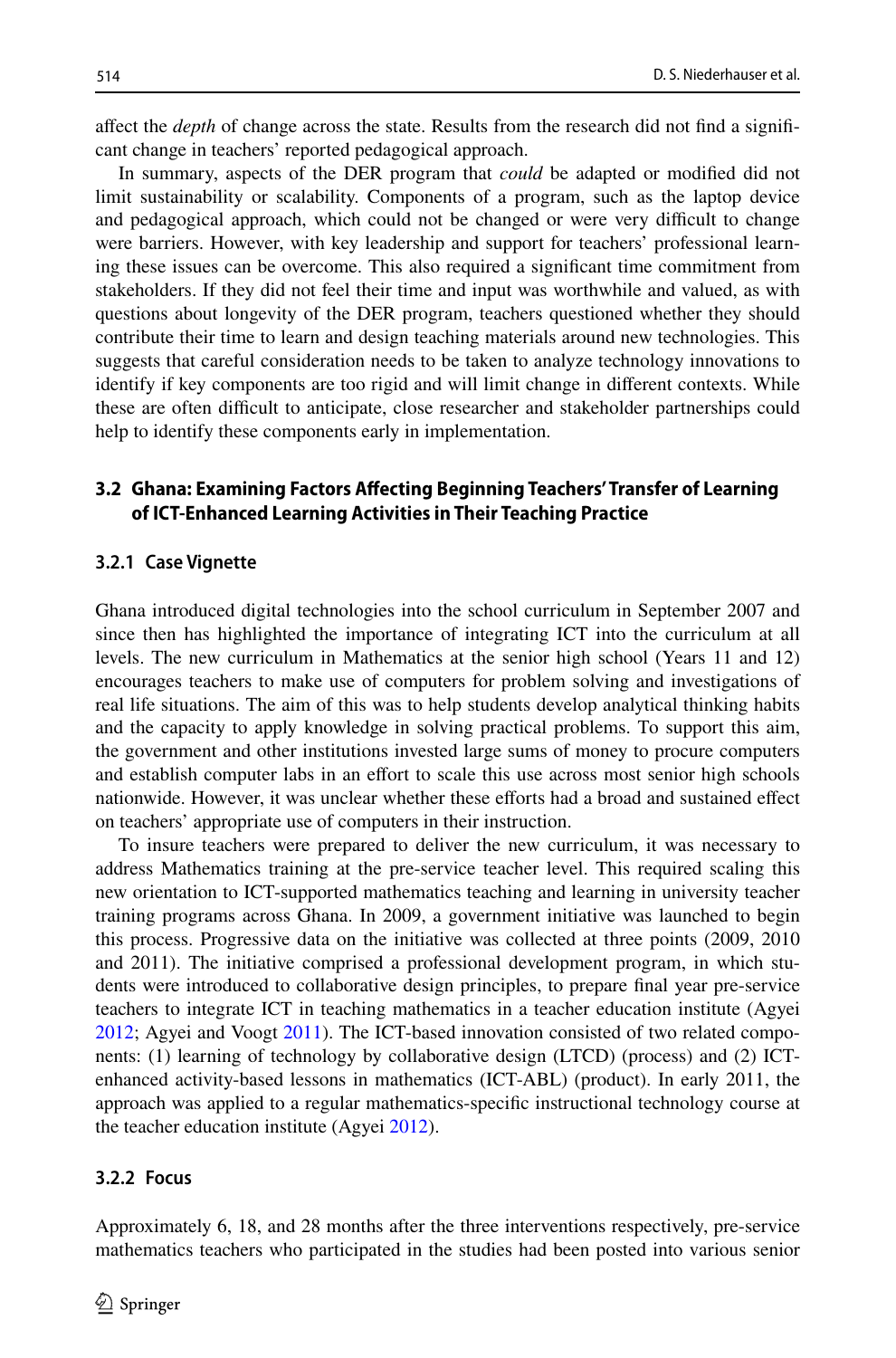high schools and were pursuing their careers as mathematics teachers. The study employed an embedded mixed-method research design to examine the extent to which 100 of the pre-service teachers were able to transfer the knowledge and skills gained during their preservice training and utilize the ICT-based innovation with their students. A follow-up study was conducted to determine how well they continued to use ICT knowledge and skills learned as preservice teachers. Based on Baldwin and Ford [\(1988](#page-16-10)), the study postulated transfer of learning as a function of: (1) characteristics of the ICT-based innovation; (2) beginning teachers' learner characteristics and (3) school environment characteristics. The study sought to understand how these characteristics infuenced transfer of learning in the teachers' professional and teaching practice.

#### **3.2.3 Discussion of Findings**

The fndings showed that pre-service teachers still held positive pedagogical views developed during collaborative design in teams in their pre-service teacher preparation program. This suggests increased *depth* and possible *sustainability*, and through a deep understanding of the innovation. This seemed to be the most infuential factor on teachers' transfer and continuous use of the innovation. The second most infuential factor afecting teachers' continued use of the ICT-based innovation was their learner characteristics. However, sustainability was strongly afected by the amount of variance attributed to the teachers' *knowledge* and *persuasion* related to the innovation, specifcally learner characteristics related to adoption of the new practices and transfer. The most critical learner characteristics reported were knowledge and skills related to ICT use. It was encouraging to note that most beginning teachers reported having sufficient knowledge and skills, which was an indication of how well the preparatory program contributed to teachers' professional learning. These factors suggest scalability of the initiative. However, school environment factors were not a signifcant predictor of transfer of learning, probably because of lack of variation in the school-related factors across the schools. However, interview and observation data indicated that teachers were faced with constraints related to their school environment that contributed to lack of creativity in using certain components of the ICT-based innovation. Particularly, lack of access to the ICT infrastructure and an unenthusiastic school culture were mentioned as hindering the use of ICT-ABL.

In conclusion, the study revealed that scalability, as related to sustainability although a signifcant amount of variation in the transfer of learning and the utilization of the ICTbased innovation could be attributed to the teacher-related factors in the context. The role of school environment plays an important role in infuencing transfer of learning in beginning teachers' professional and teaching practice was a central issue. The professional development that these teachers experienced in their preservice preparation program was an important factor in scaling and sustaining this new orientation to ICT-supported mathematics teaching. Todorova and Osburg ([2009\)](#page-18-13) argue that professional development programs aiming to realize the sustainable uptake of ICT in teaching and learning can only be successful when the involved teachers have positive attitudes and are satisfed with the program, when the reasoning for using ICT to improve teaching and learning practices is accepted by a large proportion of the teachers in the participating schools, and not only by those who participated in the program, and when institutional support and resources in implementing the goals, content and practices learned during professional development is available (Todorova and Osburg [2009\)](#page-18-13).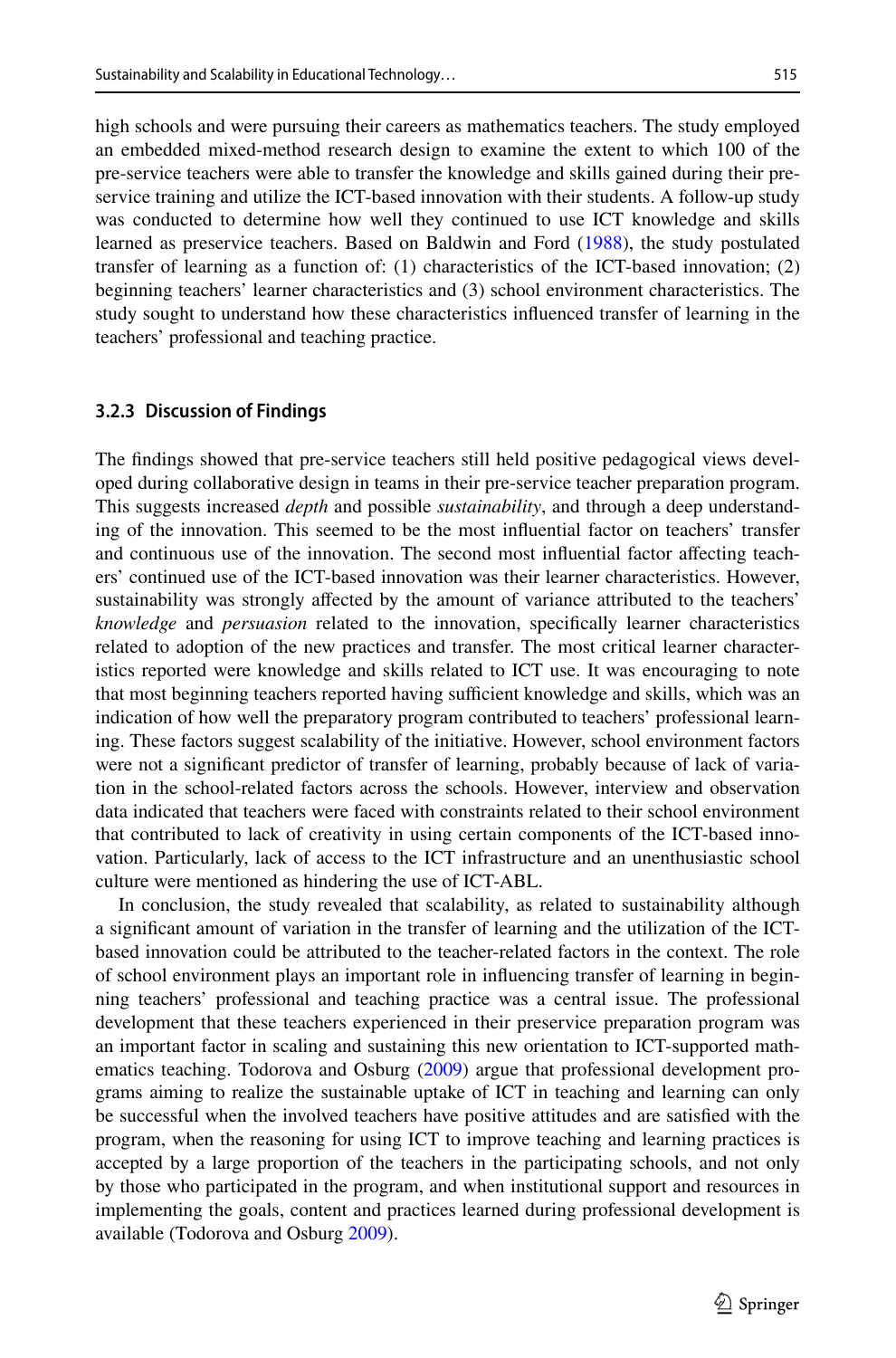#### **3.3 Tanzania: Factors Afecting Sustainability of Technology Use in Secondary Education in Tanzania: The Efects of Collaborative Design Technology‑Enhanced Science and Mathematics Lessons (Based on Kafyulilo et al. [2016](#page-17-22))**

#### **3.3.1 Case Vignette**

Since 2002 the government of Tanzania has put efforts to ensure that schools with electricity connection have access to computers. However, access to the Internet was a problem. In most primary and secondary schools low-bandwidth modems were used to connect to the Internet. To promote the use of technology for teaching and learning the Information and Communication Technologies for Small and Medium-sized Enterprises (ICT-SME) project was launched in 2010. The intent of this project was to provide professional development for teachers to help them more efectively use the bandwidth that was available to them and integrate technology for teaching and learning. This project involved small, design based intervention studies, in which the researcher collaborated with practicing teachers to collaboratively design and implement technology-enhanced science and mathematics lessons. Teachers carried out the lessons with their students, refected on them with the researcher, and engaged in an iterative redesign process to improve their practice. The collaborative design process consisted of two cycles of lesson design, implementation and refection-lasting about 10 weeks. In total three teams of in-service teachers at three diferent secondary schools (two government schools and one private school) participated in the ICT-SME project.

#### **3.3.2 Focus**

To fnd out the efect of collaborative design in researcher-teacher teams on sustained use of technology in teaching, the teachers and school administrators of the three participating schools were interviewed 6–12 months after participating in the design activities. The study focused on four factors contributing to sustained use of technology: characteristics of the intervention (e.g. Eickelmann  $2011$ ; Harvey and Hurworth  $2006$ ), personal factors (e.g. Harvey and Hurworth [2006\)](#page-17-11), institutional factors (e.g. Buabeng-Andoh [2012](#page-16-11); Eickelmann [2011\)](#page-17-16) and technology factors (e.g. Collis and Moonen [2001](#page-16-12)).

#### **3.3.3 Discussion of Findings**

The fndings showed that sustainability of teaching with technology in the three teams of in-service teachers difered. In two schools (one government and one private school) teachers did not teach with technology anymore. Contextual factors afected the lack of sustainability and difered between the schools. In the private school lack of support from the school administration and low motivation due to job insecurity and double employments afected sustainable use of technology. Also, in the government school, lack of support from the school management had impeded sustainable use of technology, in addition too few available technology tools, unreliable electricity, overcrowded classes, busy time schedules and no incentives made that the teachers no longer used the technology. The collaboration in the teacher team was facilitated by the school management and had sustained over time. Similar conditions (unreliable electricity, lack of tools, large class size)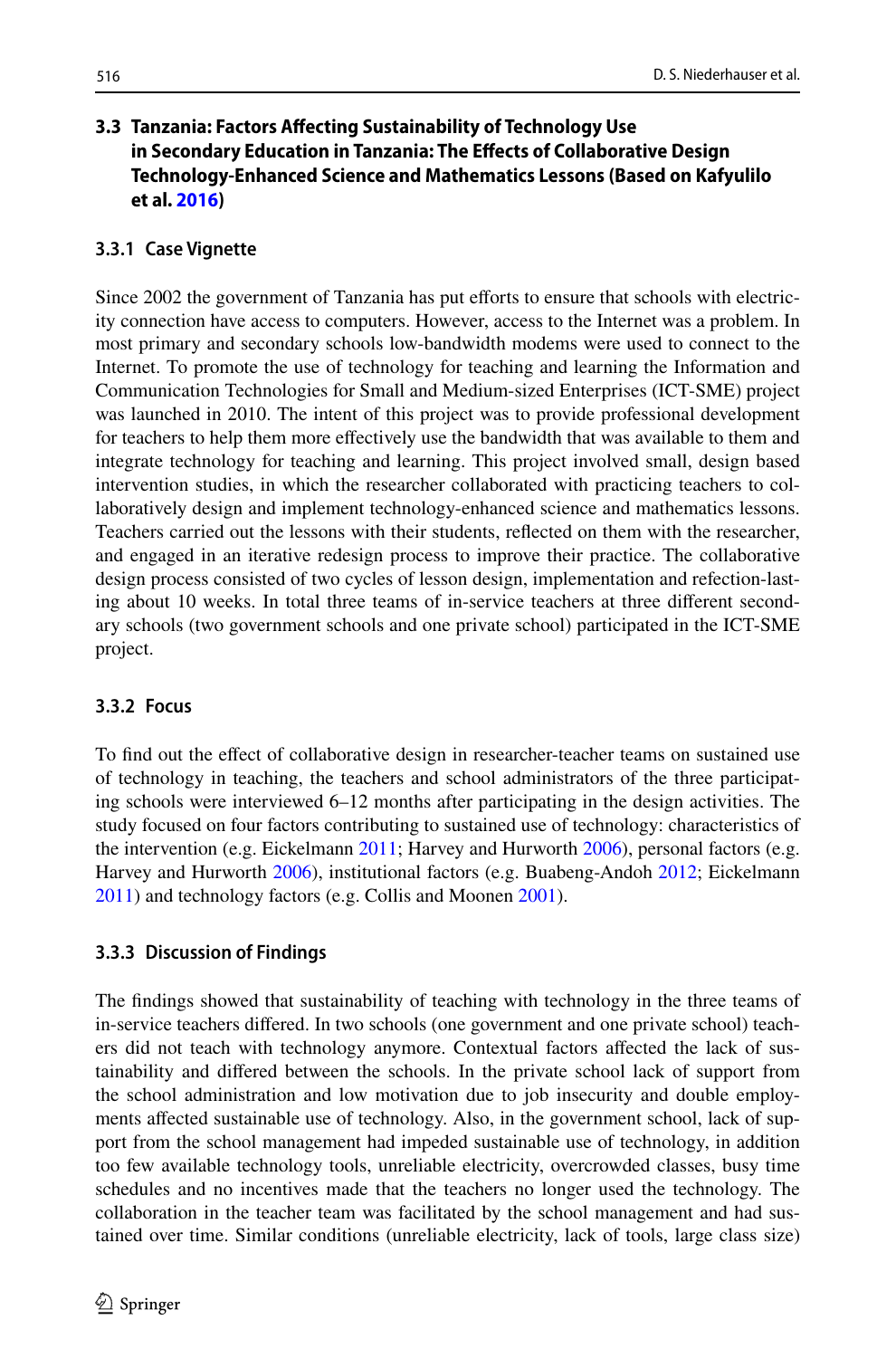were also present in the second government school. Teachers in this second school used their own laptops to teach with technology. Students in this school asked the teachers and the school management to continue teaching with technology and the school management facilitated the teachers to support other teachers in the school to use technology. Students' infuence had positively afected the school management resulting in sustained use of technology.

In this case, researchers and pre/in-service educators collaborated in both the design and implementation of technology enhanced lessons at three sites. Follow up research (6–18 months later) was used to directly examine the degree to which technology integration was sustained. The four factors that infuenced sustainability were used to structure the analysis on whether use of technology was sustained at a given location: characteristics of the intervention, personal factors, institutional factors, and technology factors. What Ertmer [\(1999](#page-17-23)) referred to as frst-order barriers were obstacles to implementation and sustainability in these schools (technology access, reliable electricity, class size, etc.). Although the technology integration eforts did not sustain, the teacher collaboration aspect of the project was supported by administration—and was sustained. In the school that did sustain technology integration, teachers took ownership—even using their own laptops in the classroom. Further, students were quite vocal in their support of their teachers' use of technology in the school, prompting administrators to more directly support and value their teachers' technology integration efforts.

#### **3.4 Canada: Scaling a Remote Networked School**

#### **3.4.1 Case Vignette**

The Remote Networked School (RNS) was a research and intervention initiative for 14 years (2002–2016). It began with a question, asked by a Quebec Government Deputy Minister: How can ICT help small rural schools enrich their learning environment in order to meet the requirements of the new national curriculum? Distance education courses not being an option due to Ministry's rulings, the original design emphasized coordination and collaboration between delocalized teachers and students. Teachers working in participating school districts were invited to co-design their RNS during a general meeting attended by all stakeholder groups (Ministry's representatives, school and school-district personnel and administrators, local social leaders, university-based researchers and graduate students). Researchers had been challenged to join the initiative by the knowledge transfer agency (CEFRIO) in charge of the initiative for the Ministry. They suggested concepts and tools related to collaborative learning and knowledge building (Scardamalia [2002;](#page-18-14) Scardamalia and Bereiter [2006\)](#page-18-15), including a videoconferencing system for verbal exchanges and Knowledge Forum for written discourse. This initial model was adopted to begin with, and later adapted. Graduate students maintained an online presence in a virtual room, provided technical and pedagogical support, conducted data gathering activities, and flled an ethnographic template after each online meeting with teachers, school principals or school district personnel or administrator. Five design principles stood out: (1) Student empowerment in a democratic climate; (2) Authentic problems explored through idea diversity, (3) Improvement and diversifcation of ideas through participatory discourse; (4) Reference to reliable sources throughout the inquiry process and (5) Shared and in-context assessment throughout the process (Allaire and Lusignan [2011\)](#page-16-13). Today, the RNS is characterized by activities involving students from distant classrooms that are co-designed by teachers with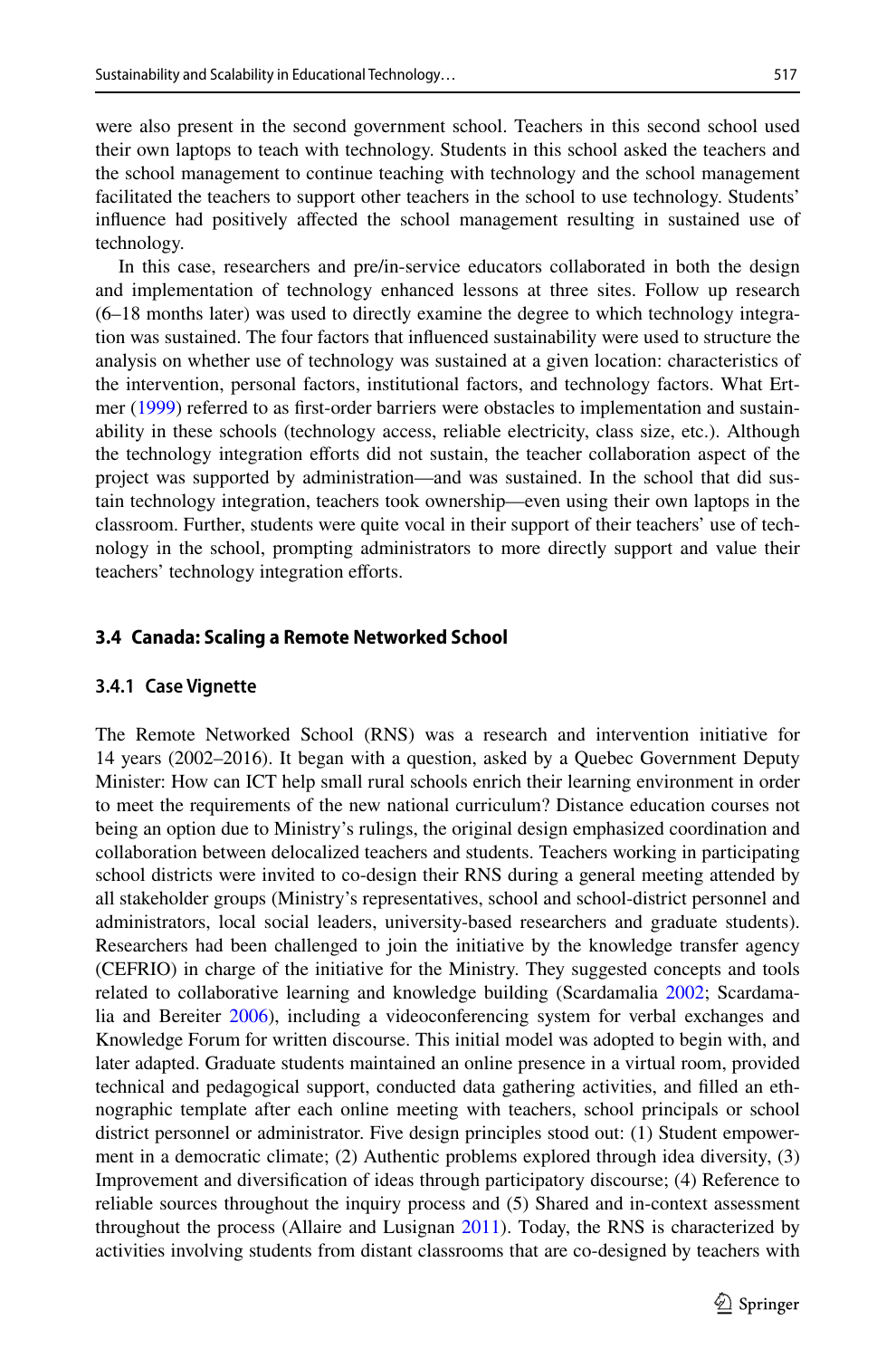online/onsite external support. Teachers guide students as they engage in collaborative projects and inquiries or presentations to one another's team or classroom. Team-teaching occurs, special services are provided to students onsite/online, and diferent agencies conduct educational activities. Schools that are not remote and other Francophone regions with remote schools are adapting the model to their own context.

#### **3.4.2 Focus**

We looked at the RNS network for evidence of Clarke and Dede's [\(2009](#page-16-6)) five dimensions of scalability [Depth, Sustainability, Spread, Shift (in Ownership), and Evolution].

#### **3.4.3 Discussion of Findings**

The fve dimensions of scalability were clearly present in the initiative. With regard to *Depth*, the initiative model gained support from the various stakeholder groups. Ethnographic data regarding context as well as local, national and international-level testing of learning outcomes in the participating schools were gathered on an iterative basis. Persuasive learning outcomes were obtained, especially when classrooms transformed into emerging knowledge building communities, e.g. vocabulary growth, types of questions asked and levels of explanation reached. This research design allowed for deep investigation into the characteristics of the innovation and how they evolved in diferent contexts. Seeing the original model being adapted in a number of diferent ways by school-district and school practitioners, the research and intervention team modifed its own understanding and practice of ICT use for teaching and learning, and reinvested this learning into further iterations of the initiative.

Whether or not participating school districts applied integrally or not the original model, Government's funding was allocated to a growing number of them. This demonstrates fexibility that supports *Scaling* of the initiative. The RNS network now counts 35 school districts (about half of all Francophone school districts in Quebec, Canada), and involves over 300 schools and over 500 teachers. When a national curriculum is in place, the above results suggest that a school-university-government (SUNG) partnership is necessary for scaling ICT-based educational innovation.

CEFRIO had been instrumental in establishing a RNS Steering Committee, and coordinating its activities. Progressively, more responsibilities were taken on by the Steering Committee, composed of school district superintendents, a Ministry representative, and the RNS director. Teachers and researchers were invited to attend depending on what was on the agenda. Three years ago, there was a *Shift in Ownership*. CEFRIO left the Steering Group, and the latter kept developing the RNS network. While this does not necessarily imply that schools and teachers felt ownership, it does suggest a transition closer to the school context.

#### **4 Discussion**

Each of these examples illustrates a diferent educational technology innovation, but they are all relatively typical of changes expected in schools. While the four initiatives took on diferent forms, all were fundamentally addressing change related to how teachers were using digital technologies to support learning. As a result of the change initiatives having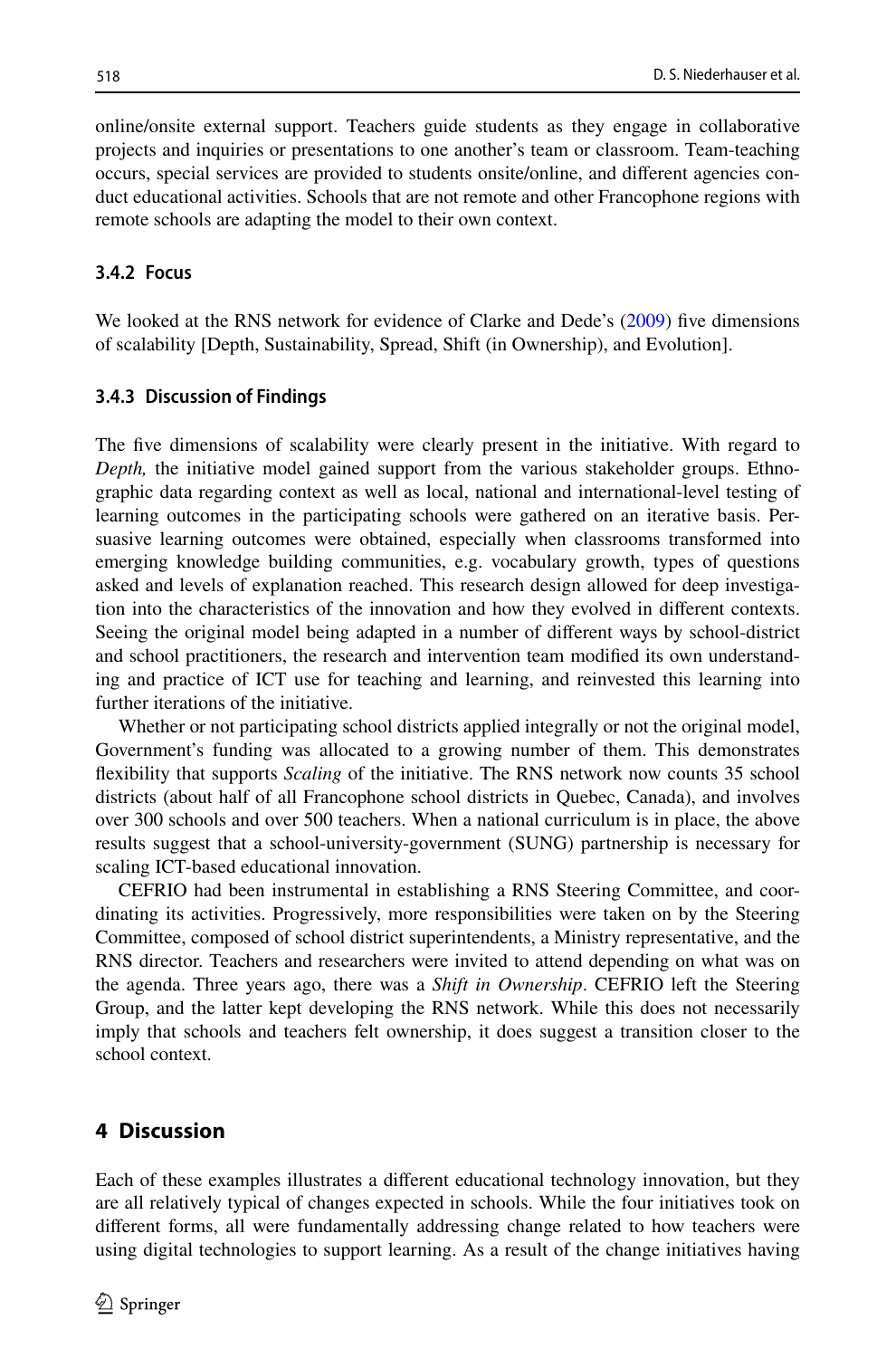diferent approaches, we see a range of ways sustainability and scalability were both enabled and constrained over the life of the projects.

First, with regard to sustainability, we can see that participating teachers and schools were made aware of the initiative, but decisions to adopt or reject showed two diferent patterns. In the Ghana and Tanzania cases, initial participation and acceptance was much more structured and central to the interventions. This may also be a function of clear implementation objectives, or how they would be putting these new ideas to work in Mathematics and/or Science teaching. These cases show the importance of addressing Challenge 1, addressing key features of the innovation and context that support sustainability and scalability. It is necessary to consider how aspects of the innovation and context interact, which likely infuence how innovative uses of technology can be adapted to promote sustainability and scale to other contexts. In both the Ghana and Tanzania cases, the innovation was not sustained primarily due to a number of *contextual* issues, such as organizational needs and resource limitations.

In the Australian and Canadian cases, the decision to adopt new technology-related teaching practice was much less structured. In the Canadian case, a model of implementation was proposed, but schools adopted it to suit their needs. In Australia, schools and teachers negotiated the use of the new laptops individually and in response to their own needs. This type of approach resulted in a less clear timeline of when and how technologies were adopted and implemented. It is possible that the evolution of these innovations allowed for strong feelings of ownership, and therefore supported scalability across a range of schools. However, in the Australian example, it was observed that teachers perceived other stakeholders, such as state and federal governments, were not seriously invested in the DER innovation, which weakened the potential for scalability by perceived lack of commitment from leadership. This issue points to the importance of Challenge 2 creating productive partnerships among stakeholders.

#### **4.1 Summary and Conclusions**

Technological innovation implementation is deeply contextual; with implementation of a given innovation playing out diferently in diferent contexts and across multiple iterations within the context. We also identifed key factors of sustainability and scalability and showed how they manifest in four diferent contexts through descriptive cases. Based on these fndings, we now propose some short- and long-term recommendations that emerged from the TWG9 discussions:

Challenge 1: Establish productive research partnerships among stakeholders. Short Term Recommendations

- Co-design research with real commitment and ownership from stakeholders at all levels.
- Develop and model strategies and procedures for developing productive partnerships that draw on existing research.

Long Term Recommendations

• Develop feedback loops to inform the process and maintain innovations which have been successful in other innovation contexts.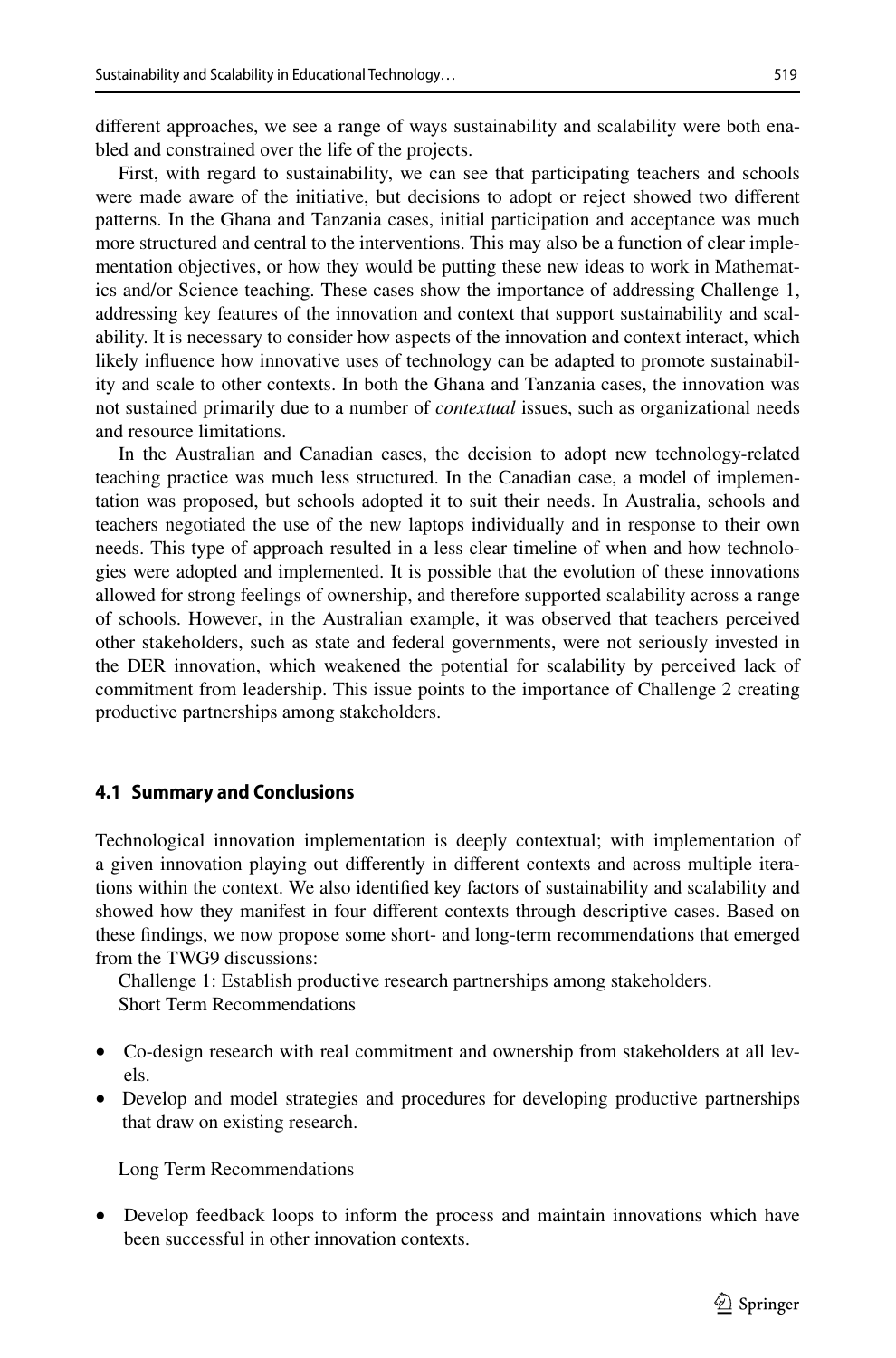- Help stakeholders at all levels better understand the value of research to support innovation (this requires building active communication strategies into the process).
- Develop iterative cycles of research that examine innovative technology integration that includes multiple stakeholders and attention to context.

Challenge 2: Identify research-informed approaches to technology integration that are sustainable and scalable.

Short Term Recommendations

- Provide opportunities and support for scholars to synthesize research from successfully scaled and sustained innovations into future innovation designs that address technology integration.
- Provide opportunities and support for scholars to extract best practice examples of successfully scaled and sustained innovations.

Long Term Recommendation

- Build a comprehensive body of knowledge about scalable and sustainable innovation designs and fndings to inform decision-making and policy.
- Build on and adapt technology integration and innovation designs that have successfully scaled and sustained.

Challenge 3: Develop sustainable and scalable approaches to technology integration that are based on research literature rather than policy initiatives.

Short Term Recommendations

- Use research to deconstruct fads and communicate appropriate research fndings to stakeholders.
- Develop a team of scholars and practitioners that can respond quickly to policy initiatives on the basis of accumulated research results.

Long Term Recommendation

• Actively involve policymakers and industry partners early and throughout the innovation process.

Innovation implementation changes when extended across and/or within contexts (Penuel et al. [2011](#page-18-6); Rogers [2003\)](#page-18-5). Therefore, top-down only approaches that seek fdelity of innovation implementation across situations are not consistent with what we know about issues of adaptation in the innovation difusion process. This highlights the importance of Challenge 3 However, we strongly argue for a research perspective that identifes the core elements of an innovations, while respecting the mutual adaptation process inherent in implementation over time and across contexts. A key aspect of Challenge 1 will be to help teachers and school leadership makes sense of innovations and translate these into practical strategies of adaptation to support curriculum (see Janssen et al. [2015](#page-17-24)). As well, Challenge 2 focused on partnerships to address sustainability and scalability separately. This is an important distinction because the nature of adoption and adaptation in an innovation, while contributing, is diferent to concerns about sustainability scalability. This approach can signifcantly contribute to school and teacher change processes, to support and inform aspects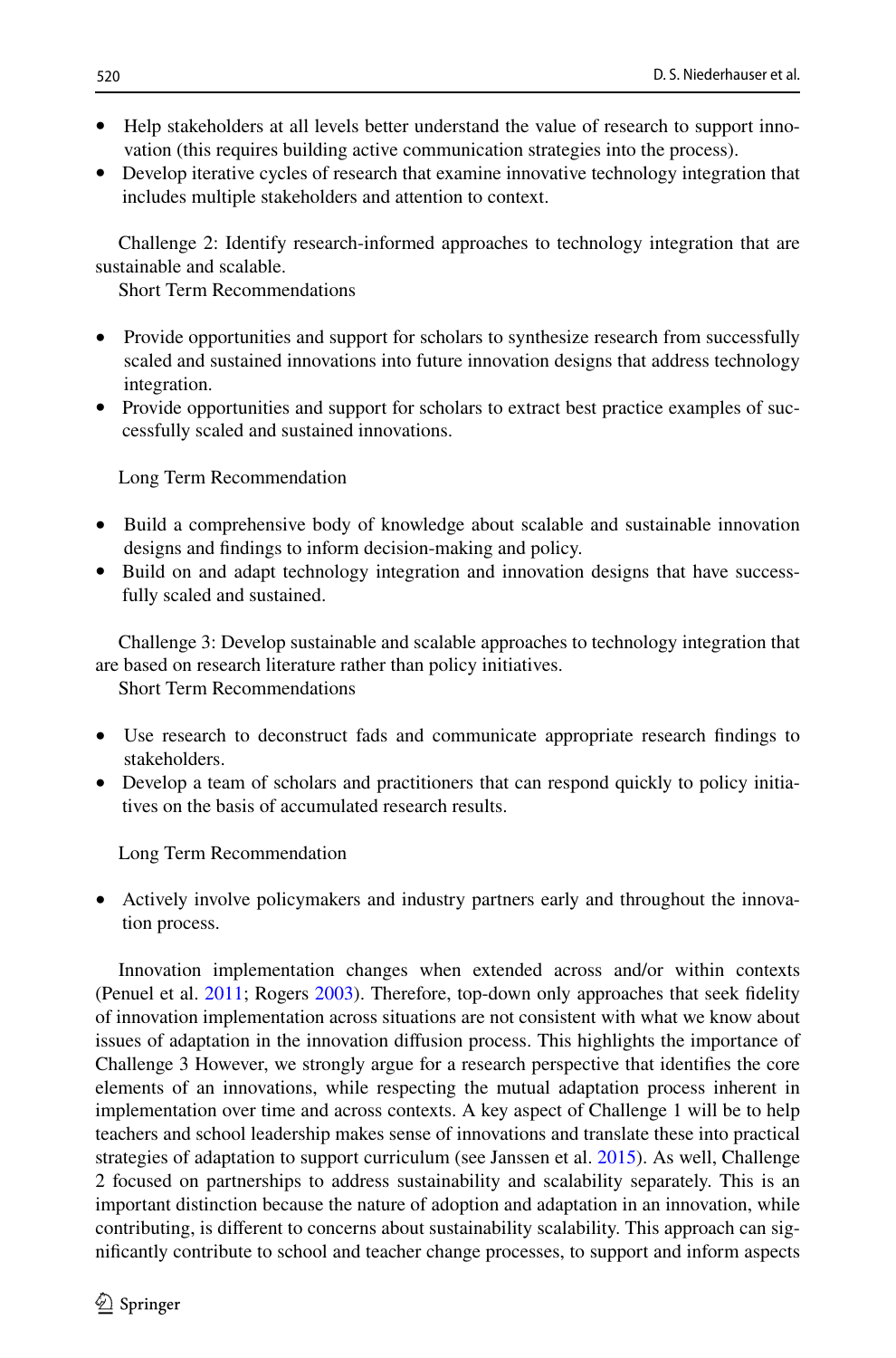of sustainability and elements of scalability, in relation to their core work of teaching and learning.

While sustainability and scalability are challenging and complex phenomena, and school change is a notoriously difficult challenge, TWG9 members remain optimistic that meaningful integration of technology can and will change the ways that we think about teaching, learning and schooling. Multiple interacting factors infuence the change process, and challenges are often encountered when implementing curricular and pedagogical innovations that integrate technologies, which can be daunting. The ultimate goal is to integrate classroom technology use that is more meaningful, purposeful and relevant to students. We believe that establishing productive partnerships among stakeholders, identifying researchinformed approaches to technology integration that are sustainable and scalable, and developing sustainable and scalable approaches to technology integration that are based on research literature rather than policy initiatives can help inform this process.

**Acknowledgements** We would like to thank the organizers of EDUsummIT 17 and acknowledge the contributions of EDUsummIT 2017 Thematic Working Group 9 members Punya Mishra and Lynn Schrum during the EDUsummIT discussions in Borovets, Bulgaria.

#### **References**

- <span id="page-16-8"></span>Agyei, D. (2012). *Preparation of pre*-*service teachers in Ghana to integrate Information and communication technology in teaching mathematics*. Unpublished doctoral dissertation, University of Twente, Enschede, The Netherlands.
- <span id="page-16-9"></span>Agyei, D., & Voogt, J. (2011). ICT use in the teaching of mathematics: Implications for professional development of pre-service teachers in Ghana. *Education and Information Technologies, 16,* 423–439.
- <span id="page-16-1"></span>Albion, P. R., Tondeur, J., Forkosh-Baruch, A., & Peeraer, J. (2015). Teachers' professional development for ICT integration: Towards a reciprocal relationship between research and practice. *Education and Information Technologies, 20*(4), 655–673.
- <span id="page-16-13"></span>Allaire, S., & Lusignan, G. (2011). *Enseigner et apprendre en réseau: Collaborer entre écoles distantes à l'aide des TIC*. Anjou: Éditions CEC.
- <span id="page-16-10"></span>Baldwin, T. T., & Ford, J. K. (1988). Transfer of training: A review and directions for future research. *Personnel Psychology, 41,* 63–105.
- <span id="page-16-3"></span>Bebell, D., & O'Dwyer, L. M. (2010). Educational outcomes and research from 1:1 computing settings. *Journal of Technology, Learning, and Assessment, 9*(1), 4–14.
- <span id="page-16-11"></span>Buabeng-Andoh, C. (2012). Factors infuencing teachers' adoption and integration of information and communication technology into teaching: A review of the literature. *International Journal of Education and Development Using Information and Communication Technology, 8*(1), 136–155.
- <span id="page-16-6"></span>Clarke, J., & Dede, C. (2009). Design for scalability: A case study of the River City curriculum. *Journal of Science Education and Technology, 18*(4), 353–365.
- <span id="page-16-5"></span>Coburn, C. E. (2003). Rethinking scale: Moving beyond numbers to deep and lasting change. *Educational Researcher, 32*(6), 3–12.
- <span id="page-16-12"></span>Collis, B., & Moonen, J. (2001). *Flexible learning in a digital world: Experiences and expectations*. London: Kogan Page.
- <span id="page-16-0"></span>Cuban, L. (2002). *Oversold and underused: Computers in the classroom*. Cambridge, MA: Harvard University Press.
- <span id="page-16-4"></span>Darling-Hammond, L., Wei, R. C., Andree, A., Richardson, N., & Orphanos, S. (2009). *Professional learning in the learning profession: A status report on teacher development in the United States and abroad*. Oxford, OH: National Staff Development Council.
- <span id="page-16-2"></span>Dede, C. (2006). Scaling up: Evolving innovations beyond ideal settings to challenging contexts of practice. In R. K. Sawyer (Ed.), *Cambridge handbook of the learning sciences* (pp. 551–566). Cambridge: Cambridge University Press.
- <span id="page-16-7"></span>Department of Education Employment and Workplace Relations. (2012). *Digital education revolution*— *Overview*. Retrieved September 20, 2013, from [http://www.deewr.gov.au/Schooling/DigitalEducatio](http://www.deewr.gov.au/Schooling/DigitalEducationRevolution/Pages/default.aspx) [nRevolution/Pages/default.aspx](http://www.deewr.gov.au/Schooling/DigitalEducationRevolution/Pages/default.aspx)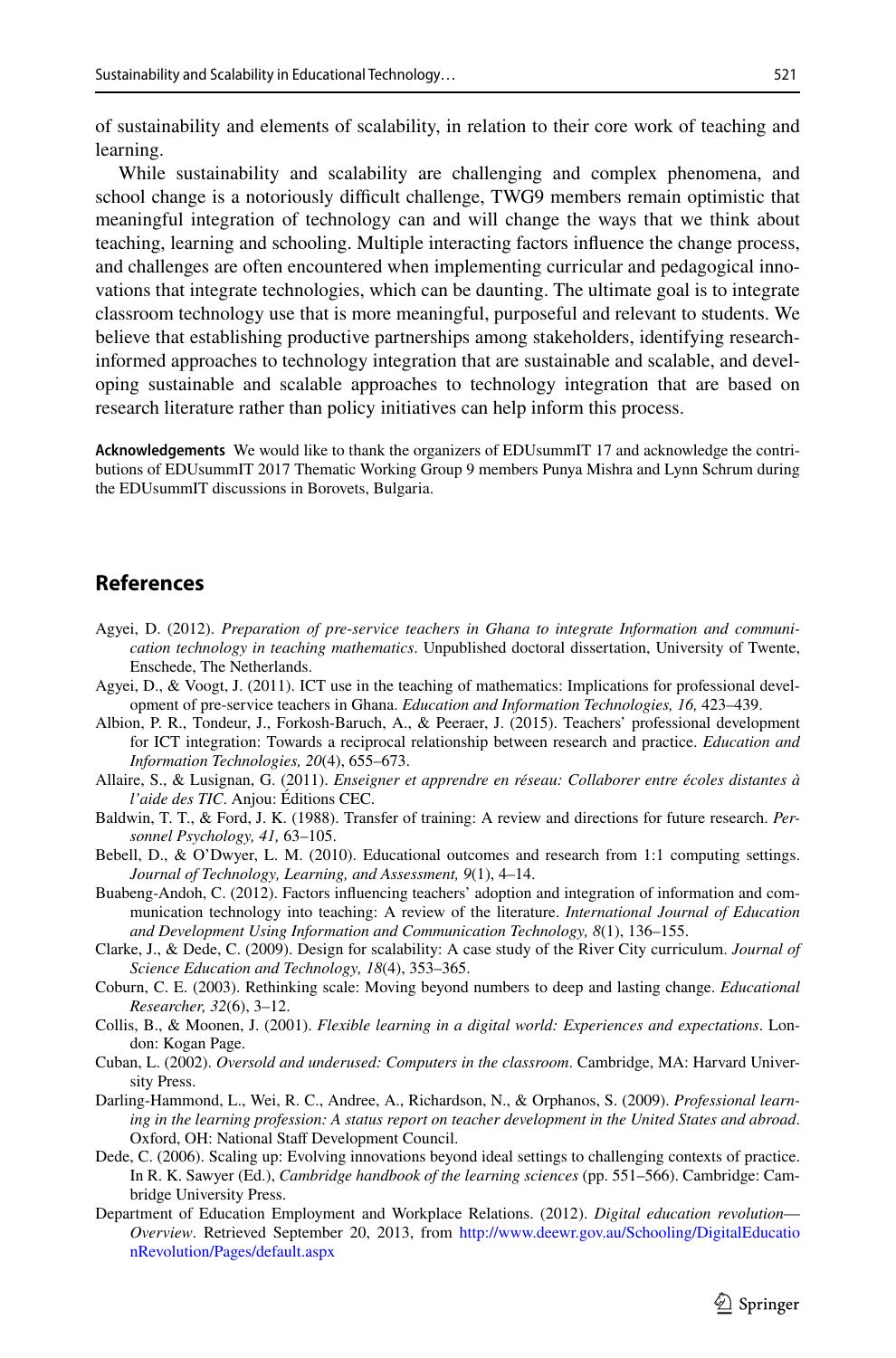- <span id="page-17-12"></span>Dickard, N. (Ed.) (2003). *The sustainability challenge: Taking EdTech to the next level*. Chicago: Joyce Foundation. <http://www2.edc.org/CCT/admin/>. Accessed 14 Feb 2018.
- <span id="page-17-21"></span>Dunleavy, M., Dexter, S., & Heinecke, W. (2007). What added value does a 1:1 student to laptop ratio bring to technology-supported teaching and learning? *Journal of Computer Assisted learning, 23*(5), 440–452. [https://doi.org/10.1111/j.1365-2729.2007.00227.x.](https://doi.org/10.1111/j.1365-2729.2007.00227.x)
- <span id="page-17-16"></span>Eickelmann, B. (2011). Supportive and hindering factors to a sustainable implementation of ICT in schools. *Journal of Educational Research Online, 3*(1), 75–103.
- <span id="page-17-23"></span>Ertmer, P. A. (1999). Addressing frst- and second-order barriers to change: Strategies for technology integration. *Educational Technology Research and Development, 47*(4), 47–61.
- <span id="page-17-10"></span>Ertmer, P. A., & Ottenbreit-Leftwich, A. T. (2010). Teacher technology change: How knowledge, confdence, beliefs, and culture intersect. *Journal of Research on Technology in Education, 42*(3), 255– 284. [https://doi.org/10.1080/15391523.2010.10782551.](https://doi.org/10.1080/15391523.2010.10782551)
- <span id="page-17-3"></span>Fishman, B., Marx, R. W., Blumenfeld, P., Krajcik, J., & Soloway, E. (2004). Creating a framework for research on systemic technology innovations. *The Journal of the Learning Sciences, 13*(1), 43–76.
- <span id="page-17-19"></span>Fleener, M. J. (2016). Re-searching methods in educational research: A transdisciplinary approach. In M. Koopmans & D. Stamovlasis (Eds.), *Complex dynamical systems in education: Concepts, methods and applications* (pp. 9–21). Cham: Springer. [https://doi.org/10.1007/978-3-319-27577-2\\_2.](https://doi.org/10.1007/978-3-319-27577-2_2)
- <span id="page-17-15"></span>Fullan, M. (2009). Large-scale reform comes of age. *Journal of Educational Change, 10*(2–3), 101–113. <https://doi.org/10.1007/s10833-009-9108-z>.
- <span id="page-17-13"></span>Fullan, M. (2015). *The new meaning of educational change* (5th ed.). New York, NY: Teachers College Press.
- <span id="page-17-17"></span>Gao, N., & Murphy, P. (2016). *Upgrading technology infrastructure in California's schools*. Sacramento, CA: Public Policy Institute of California.
- <span id="page-17-18"></span>Greenhow, C., Robelia, B., & Hughes, J. E. (2009). Learning, teaching, and scholarship in a digital age. *Educational Researcher, 38*(4), 246–259. [https://doi.org/10.3102/0013189X09336671.](https://doi.org/10.3102/0013189X09336671)
- <span id="page-17-9"></span>Hargreaves, A., & Fink, D. (2000). The three dimensions of reform. *Educational Leadership, 57*(7), 30–33.
- <span id="page-17-14"></span>Hargreaves, A., Boyle, A., & Harris, A. (2014). *Uplifting leadership: How organizations, teams, and communities raise performance*. San Francisco: Jossey Bass.
- <span id="page-17-11"></span>Harvey, G., & Hurworth, R. (2006). Exploring programme sustainability: Identifying factors in two educational initiatives in Victoria. *Evaluation Journal of Australasia, 6*(1), 36–44.
- <span id="page-17-20"></span>Howard, S. K. (2011). Afect and acceptability: Exploring teachers' technology-related risk perceptions. *Educational Media International, 48*(4), 261–273. [https://doi.org/10.1080/09523987.2011.632275.](https://doi.org/10.1080/09523987.2011.632275)
- <span id="page-17-8"></span>Howard, S. K., & Gigliotti, A. (2016). Having a go: Looking at teachers' experience of risk-taking in technology integration. *Education and Information Technologies, 21*(5), 1351–1366. [https://doi.](https://doi.org/10.1007/s10639-015-9386-4) [org/10.1007/s10639-015-9386-4](https://doi.org/10.1007/s10639-015-9386-4).
- <span id="page-17-7"></span>Howard, S. K., & Thompson, K. (2016). Seeing the system: Dynamics and complexity of technology integration in secondary schools. *Education and Information Technologies, 21*(6), 1877–1894. [https://doi.org/10.1007/s10639-015-9424-2.](https://doi.org/10.1007/s10639-015-9424-2)
- <span id="page-17-24"></span>Janssen, F., Westbroek, H., & Doyle, W. (2015). Practicality studies: How to move from what works in principle to what works in practice. *Journal of the Learning Sciences, 24*(1), 176–186.
- <span id="page-17-4"></span>Jonassen, D. H. (1995). Supporting communities of learners with technology: A vision for integrating technology with learning in schools. *Educational Technology, 35*(4), 60–63.
- <span id="page-17-22"></span>Kafyulilo, A., Fisser, P., & Voogt, J. (2016). Factors afecting teachers' continuation of technology use in teaching. *Education and Information Technologies, 21,* 535–1554.
- <span id="page-17-2"></span>Kirkwood, A., & Price, L. (2013). Examining some assumptions and limitations of research on the efects of emerging technologies for teaching and learning in higher education. *British Journal of Educational Technology, 44*(4), 536–543.
- <span id="page-17-0"></span>Koba, M. (2015). *Education tech funding soars*—*But is it working in the classroom?* Retrieved from [http://fortune.com/2015/04/28/education-tech-funding-soars-but-is-it-working-in-the-classroom/.](http://fortune.com/2015/04/28/education-tech-funding-soars-but-is-it-working-in-the-classroom/) Accessed 20 Feb 2018.
- <span id="page-17-5"></span>Livingstone, S. (2012). Critical refections on the benefts of ICT in education. *Oxford Review of Education, 38*(1), 9–24. <https://doi.org/10.1080/03054985.2011.577938>.
- <span id="page-17-1"></span>McCandless, J. (2015). *U.S. education institutions spend \$6.6 Billion on IT in 2015*. Retrieved from [http://www.centerdigitaled.com/higher-ed/US-Education-Institutions-Spend-66-Billion-on-IT](http://www.centerdigitaled.com/higher-ed/US-Education-Institutions-Spend-66-Billion-on-IT-in-2015.html)[in-2015.html.](http://www.centerdigitaled.com/higher-ed/US-Education-Institutions-Spend-66-Billion-on-IT-in-2015.html) Accessed 14 Feb 2018.
- <span id="page-17-6"></span>Niederhauser, D. S., & Lindstrom, D. L. (2018). Instructional technology integration models and frameworks: Difusion, competencies, attitudes, and dispositions. In J. Voogt, G. Knezek, R. Christensen, & K. W. Lai (Eds.), *Handbook of information technology in primary and secondary education*. Cham: Springer.